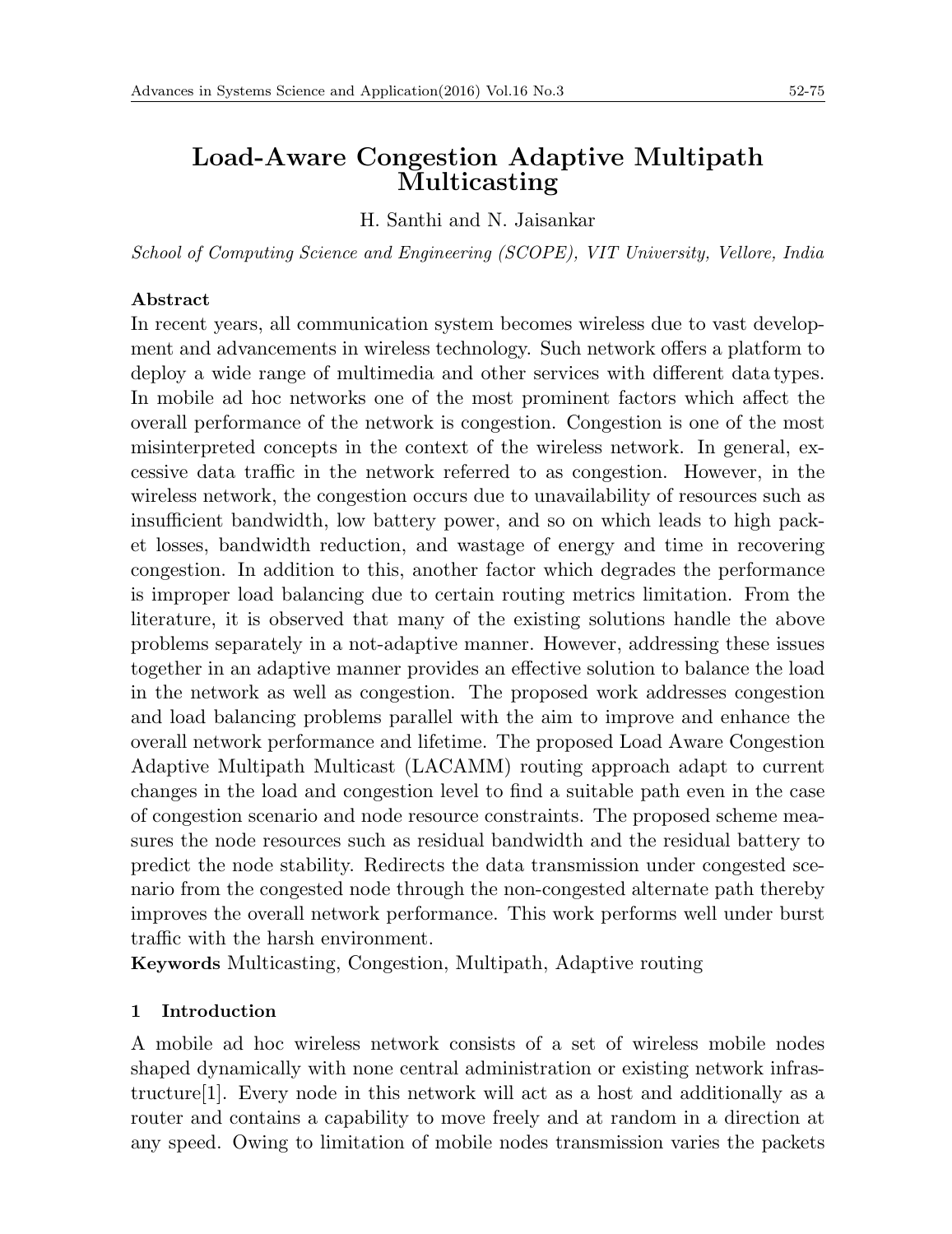are forwarded to the destination during a multi-hop fashion with the assistance of intermediate nodes. One among the key problems in multihop mobile ad hoc network is congestion. The crucial factors that influence congestion throughout multi-hop relay are shared restricted wireless information measure, low device power, dynamically ever-changing configuration, and so  $\text{on}[2,3]$ . Congestion will cause packet loss, degradation of information measure, waste of resources on congestion recovery. It's troublesome to beat congestion problem however it's potential that the congestion is often avoided by adapting bound appropriate mechanism and rules for the flow. Normally routing algorithms in MANETs are generally classified into proactive and reactive routing. In proactive routing, the routes are established as like wired network approach and are updated either sporadically or on a progressive update fashion. This approach isn't appropriate once the network is just too massive and, therefore, the nodes are extremely mobile. In reactive routing, the routes are created as and once required and is a lot of economical than the proactive routing approach[4-7]. However, the matter is that the reactive routing protocol creates high management overhead just in case of frequent path breaks. This drawback is self-addressed by use of multipath routing approach. The routing protocols in MANETs are often classified in our own way as congestion-aware routing and congestion adaptive routing. Several existing solutions belong to congestion aware approach solely only a few are congestion adaptive. In congestion aware approach the congestion is taken into thought solely throughout route discovery and maintains a similar standing till the trail breaks. However in congestion adaptive routing the routes are adaptive to the present congestion standing of the network. Congestion non-adaptiveness can cause the following[8-9]:

Long delay: Congestion-aware routing takes long-standing to observe congestion. Upon congestion, it's quite essential to use a brand new route. But, the matter with congestion aware on demand routing protocol is that it takes longstanding to search out a much better non-engorged route this ends up in high delay.

High overhead: Upon congestion invoking re-route discovery involves with flooding of control packets to search out a brand new route to forward the information. The flooding of control packets creates high control overhead that degrades the performance of the network.

Many Packet Losses: As mentioned congestion could happen to any node at any time as a result of lack of resources that ends up in several packet losses. A typical congestion control try and scale back the traffic load, either by decreasing the rate at the sender or dropping packets at the intermediate nodes or doing each.

These problems become additional visible throughout transmission of enor-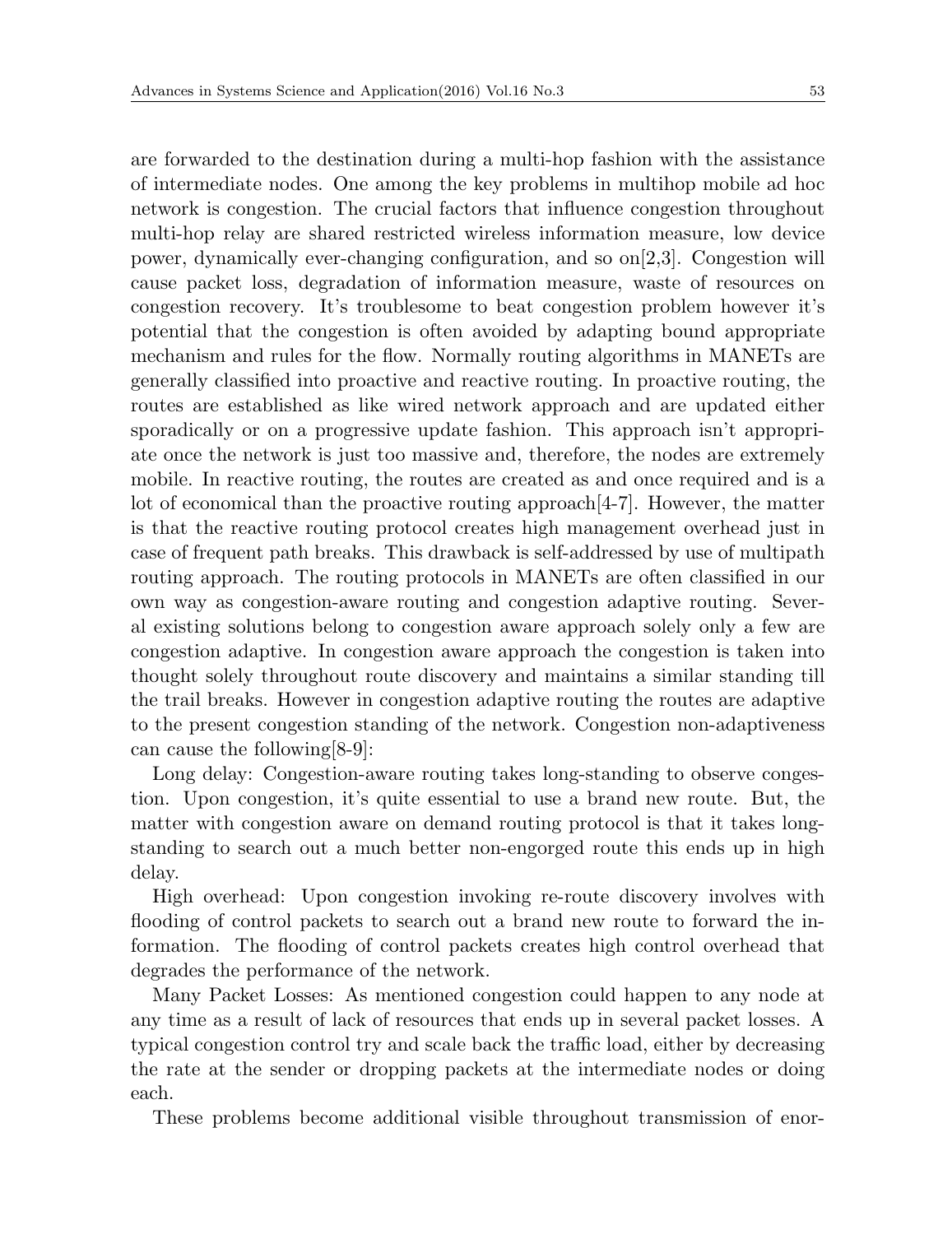mous multimedia system applications during a large mobile accidental network and supply a negative impact on the network performance still as within the quality of service.

#### *1.1 Congestion*

Congestion may be a drawback that happens on shared networks, once multiple users access to constant resources (bandwidth, buffers, and queues). Once numbers of packets are present in a network is larger than the capacity of the network then this case is termed as congestion[10]. Congestion in a network could occur once the load on the network i.e. the amount of packets sent to the network is bigger than the capacity of network[6,11].

#### *1.1.1 Congestion Control*

Congestion control mechanism is performed once the network faces congestion. Congestion control mechanism sometimes enhances network overall performance based on the load condition of the network. The congestion control mechanism is completed through controlling the sending rate of information streams of every source and conjointly results in high utilization of the offered bandwidth. The most objective of congestion control is to attenuate the delay and buffer overflow caused by network congestion and, therefore, alter the network to perform higher. As congestion is directly associated with the problem of dropping the packet, it's needed that some technique is applied on the network so the drop of the packet can decrease. However to regulate on the quantity of dropping rate is tougher in MANETs as compared to the wired network due to the following characteristics [7,12-13].

#### *A. Dynamic Topology*

As in MANET, there's no central point or base station, to regulate the entire network. Each device will move freely in MANET, therefore, the topology of the network isn't mounted. Thus, it can't be expected whether or not a node that participates throughout some transmission can collaborate in the whole transmission or not [14]. A node will move any time instance thus a path detected by the source node to transfer its information will be a break at any time. If no path is found by the intermediate node to forward the information it'll begin to drop the packet once a while.

#### *B. Multi-Hop Routing*

Each node in MANET will receive and forward the data towards the destination nodes. However node forwarding capacity is restricted to its transmission range; it suggests that it will deliver the data packets to solely that node that come beneath its transmission range. If any 2 nodes that not come back beneath the transmission range of each other than the forwarding node depends on intermedi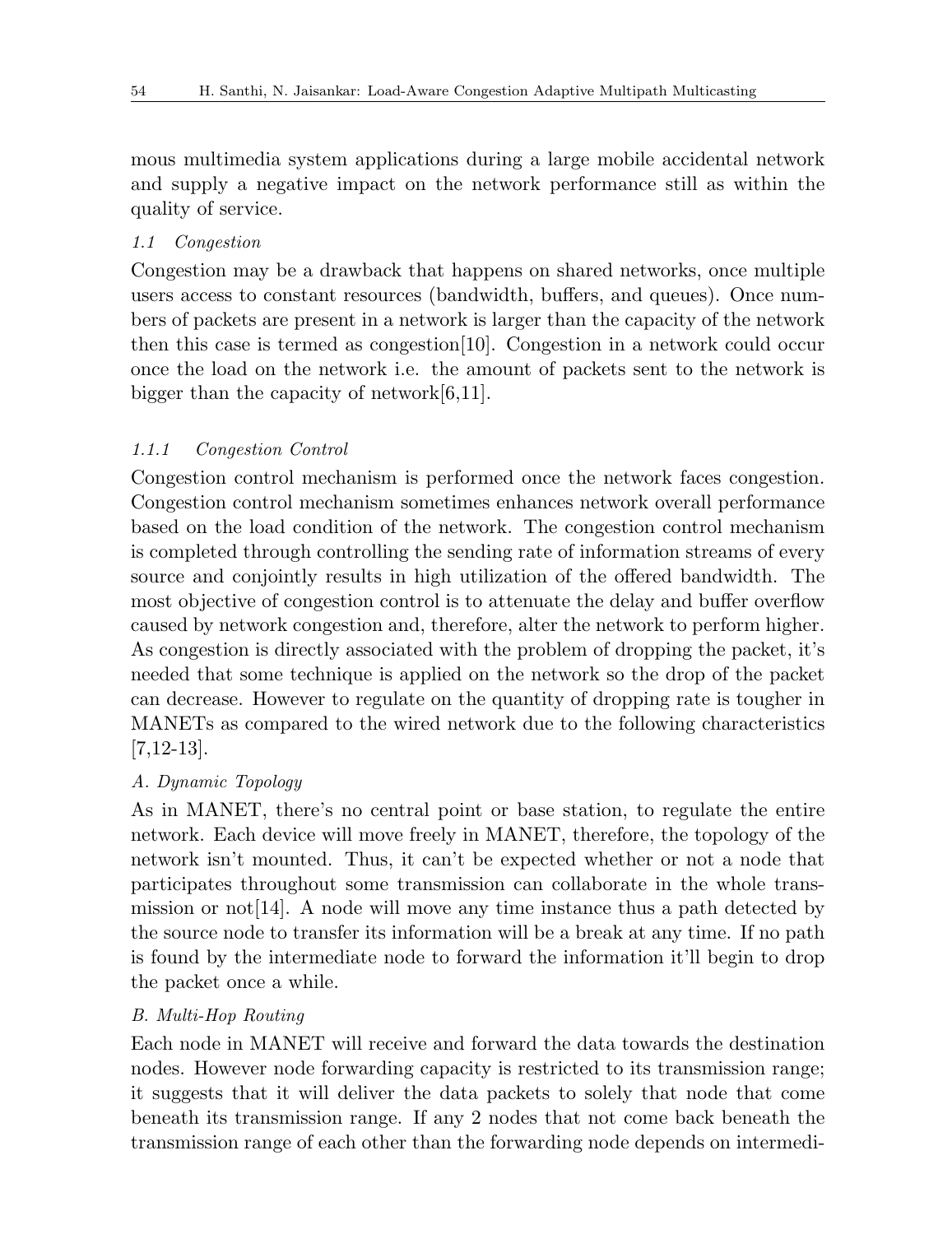ate nodes to relay data in a multi-hop fashion[10, 12]. A route has been detected by a routing protocol then sender begins to transfer the data to a node that comes beneath its transmission range this node referred to as an intermediate node, every intermediate node further transmitted data to its neighbor node and this process is repeated till information reach to the destination. Arrival rate of packets at this specific node are often larger than its forwarding capacity so this node begins to drop the packet.

#### *C. Heterogeneous Environment*

In MANET, any device will participate if it's able to forward the data. These participating devices are totally different of various kind having a different storage capability and different resource. The transmission rate of every device could stay completely different. In MANET addition of recent device is extremely simple if it comes beneath the transmission range of different node it becomes the part of that network. Thus, it should be possible that a brand new device comes back and begin to transmit its own data on the route that is already detected by a different node. All devices taking part in communication are of various kinds and will become unavailable at any time that makes the period of communication not so long[5,15]. In such kind of condition, packets are dropped by the precursor node. Sometimes a particular node becomes the intermediate node between several nodes. A scenario will arise at this node that several of its neighbor nodes forward the data to that the same time, thus there'll be an excessive quantity of packets inward at these intermediate node. If the arrival rate of data on the nodes is bigger from its transmission rate node can begin to drop the packets.

### *D. Density of Node*

The number of neighbor nodes of every node might also the reason in MANET, as a result of if a node cannot deliver the data on to the receiver node then use another intermediate node to forward the data packet. In MANET for every node, a lot of neighbor nodes mean a lot of link connections between the nodes and their neighbors. Itll become the rationale of a lot of arrival rate of packets at a specific node, therefore, a lot of neighbor node of any intermediate node become the rationale of coming significant load as compared to the node reception capacity. In such kind of condition, a node can begin to drop the packet [13,16].

### *E. Presence of Malicious Node*

Reliability of the node is going to decrease as a result of the presence of malicious packet dropper node. In MANET participating devices have restricted resource sometimes routing protocol select the path within which packet dropper node work as an intermediate node. A Packet dropped node is self-seeking nodes that really not forward the data packets to next node however in place of this it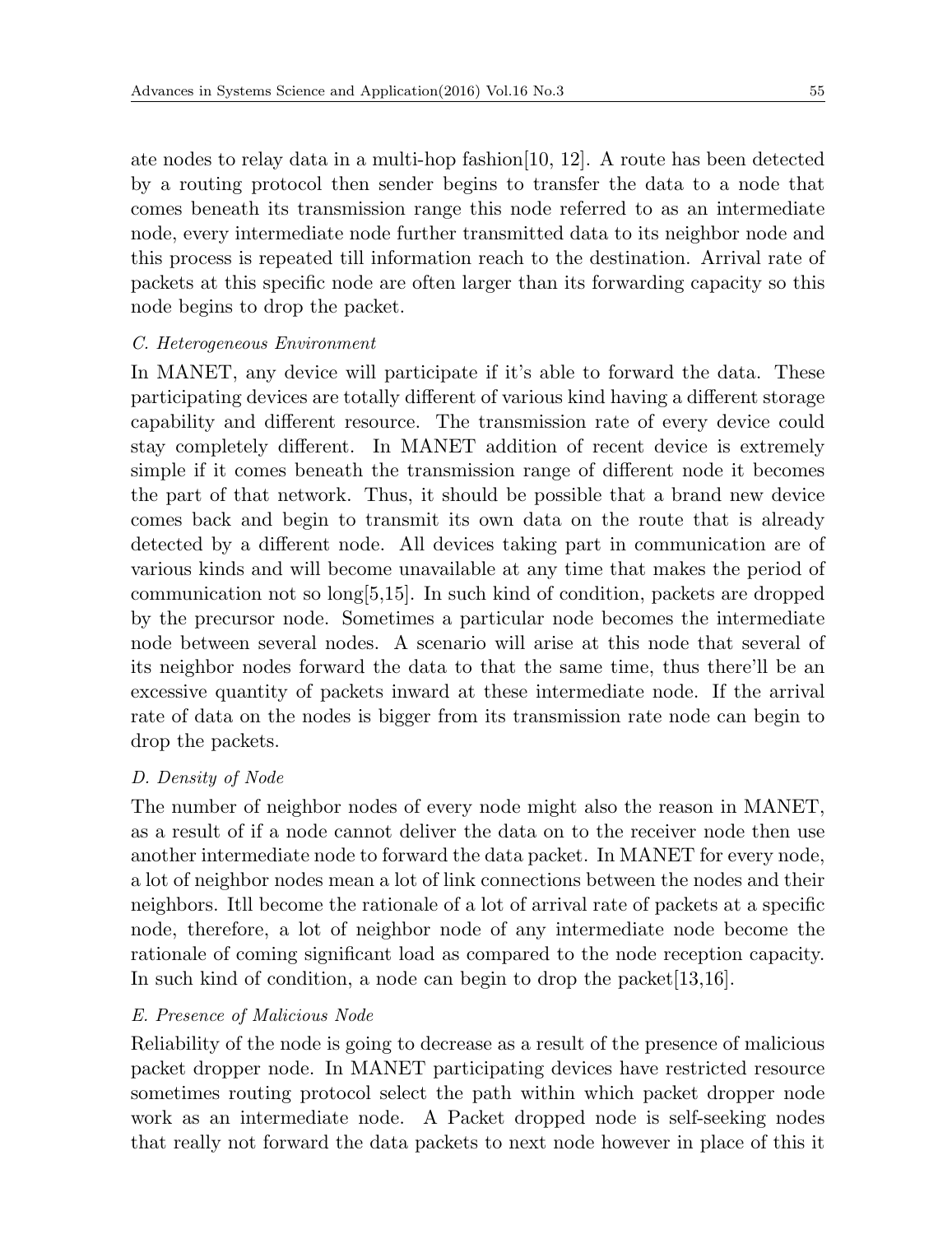simply drops the packet to save lots of the resources[3,17]. The presence of packet dropper node could be a severe downside in MANET and that they don't seem to be the sole reason for the massive delay, however additionally become the reason of heavy traffic load on the network because the sender might become involved in causing packets again and again if no acknowledgment is received from the receiver.

# *F. Absence of Physical Protection*

In MANET it's impossible to guard a node type numerous kinds of threats because the node position isn't fixed, a node will move in any direction within the network[18]. The nodes will be attacked from any direction wherever fixed physical protection like firewall and gateways can't be applied. It means that for securing itself a node should be equipped to fulfill an offender directly or indirectly. However because of the absence of physical protection like in hard wired network, there's a lot of likelihood for a node to become unreliable, and begin to drop the packet.

## *1.1.2 Congestion Prevention*

It is the mechanism to handle the network from congestion that involves play before network faces congestion. For this purpose nodes got to monitor their status and that they negotiate with the neighbor node within the network so no a lot of traffic than the required amount, the node will handle, are allowed to return to the network so no congestion can occur. Congestion affects the performance of the network. Therefore, some necessary congestion control technique is needed to stop the network from the congestion. Prevention from congestion in MANETs is far difficult as compared to wired networks because of its specific characteristics. The subsequent are a number of the most QoS provisioning and maintenance issues in MANETs[19].

## *A. Stable Route*

To prevent the network from the congestion it's better to decide on a reliable path. For this purpose route are going to be analyzed so a perfect error free totally coverage path with high transmission delivery ratio is select. It needs data of the nodes which can be remain offered all the time, however because of the dynamic environment of MANET choice of such node isn't possible.

## *B. Reservation of Bandwidth*

Bandwidth reservation is a technique to stop the network from congestion, during which nodes reserve bandwidth for future communication through negotiation between the neighbors nodes which come back among 2 to 3 hops. It needs communication, and exchanges of a message between them because the channel is shared between the nodes. In MANET environment, a node will moves from the reservation space of the node at any time even communication goes on. Thus,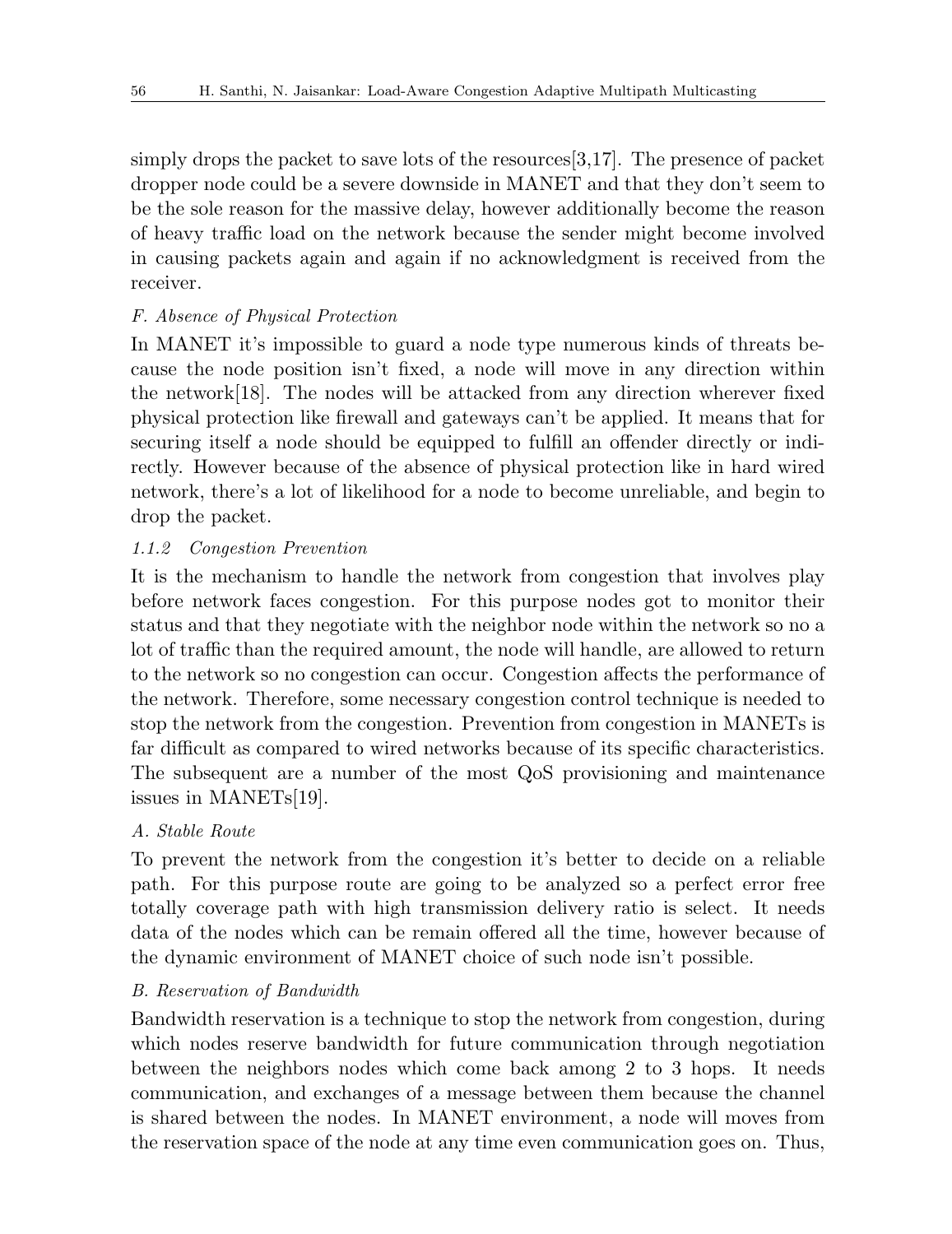reservation of bandwidth means that additional overhead for communication and releasing messages. Therefore, bandwidth reservation isn't attainable in MANET.

### *C. Service Level Agreement (SLA)*

In MANET, every participating node works as a host and as a router. Any node isn't responsible for performing some specific task. Since all the nodes within the network work to produce services, there's no clear definition of a Service Level Agreement (SLA). Whereas in, an infrastructure network the services to the users within the network are provisioned by one or additional service providers. Thus, estimation of the node behavior isn't possible that is needed for prevention from the congestion.

### *D. Channel Reliability*

Since the wireless bandwidth and capacity in MANETs are suffering from interference, noise and multi-path attenuation, the channel isn't reliable. Moreover, the offered bandwidth at a node can't be estimated precisely as a result of it involves large variations based on the quality of the node and other wireless device transmission within the neighborhood etc.

### *E. Routing Difficulty*

Routing is troublesome in MANET because link breakage occurs overtimes. Once any link of a path breaks, it got to find the other offered link or replaced with a new found path. This rerouting operation costs the scarce radio resource and battery power whereas rerouting additionally increase delay that additionally have an effect on quality of service of applications and degrade the network performance. Thus, the routing operation has got to take care of such variety of challenge that is tough to handle.

### **2 Previous Work**

There are many congestion algorithms are proposed for mobile ad hoc networks some of them are explained below.

In [19] developed a method for detecting congestion well in advance in order to prevent the network from the congestion. Their work is based upon the calculation of approximate queue length in advance. For this purpose, they calculate the average queue length at the node level. Network characteristics like congestion and route failure need to be monitored and resolved with a reliable mechanism. To solve the congestion problem, a novel dynamic congestion estimation technique has proposed that could analyze the traffic fluctuation. By the assessment of average queue length, a node is able to find that there is some probability of congestion so it sends a warning message to its neighbors. Upon receiving the warning message they try to search some alternative congestion free path to the destination and resumes communication through an alternate path. So this dy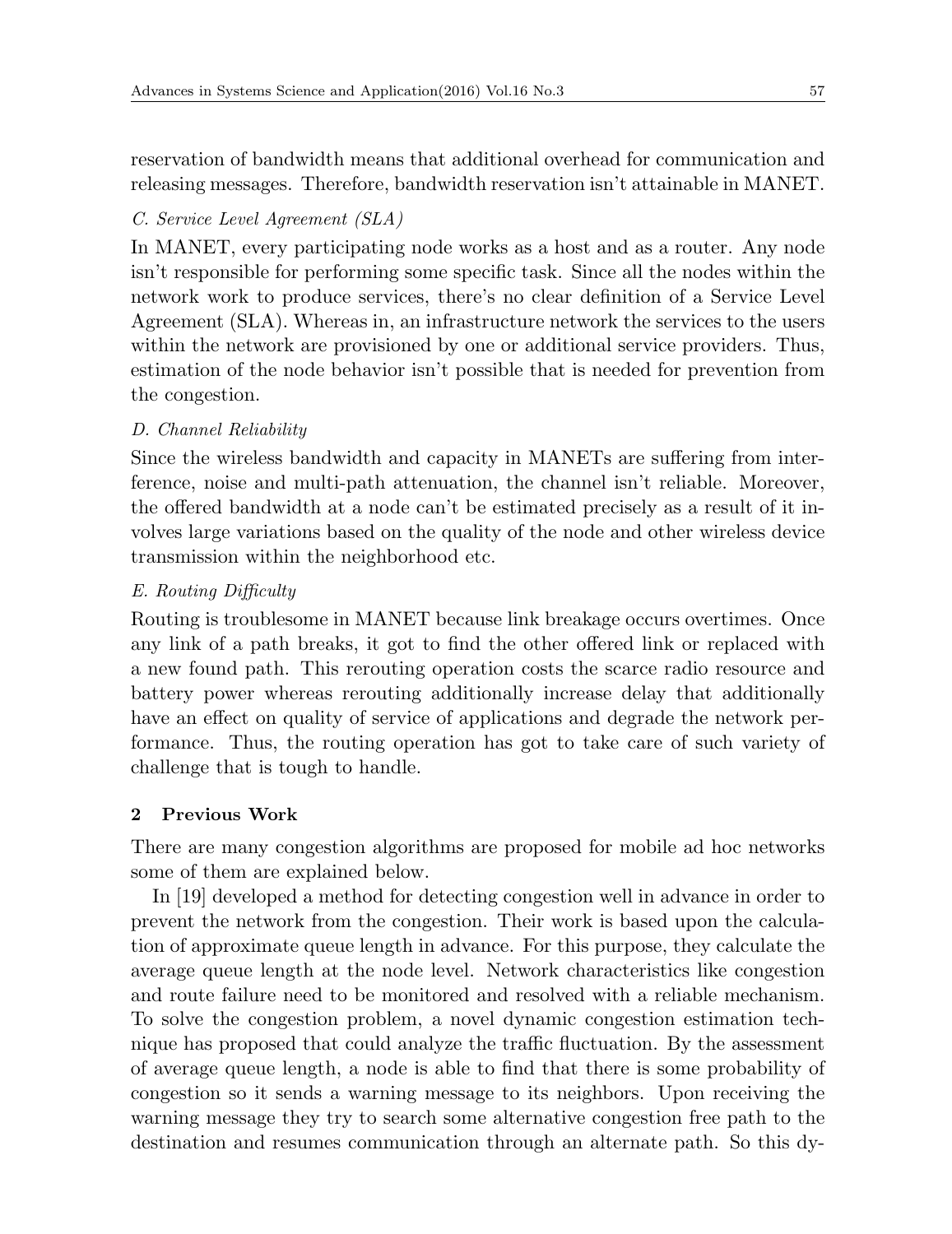namic congestion estimation procedure tries to provide a reliable communication within the MANETs by controlling upon the congestion in ad hoc networks.

In [20] a new technique to detect the packet dropper nodes in the network by using a reliability factor. In MANET each node has limited resources like limited battery power, a packet dropper node is that node in the network which may not cooperate properly in network operations as they not forward the coming data packets to the next node but instead of this they drop the data packet to save their resources. Such nodes are called selfish or misbehaving nodes and these nodes are also the reason of congestion. The dropping of data packet not only affects the network connectivity but also can widely waste the network resources. To handle this situation a scheme based on MAC-layer acknowledgments is used to detect the packet dropper nodes. To eliminate such nodes from the network its reliability is evaluated during the packet transformation. In this work the field of reliability factor is increased on the basis of acknowledgment received from the receiver, and all senders making the decision to send a packet to a node having higher reliability factor. The reliability factor identifies the packet dropper nodes based on the acknowledgment. Hence, on the basis of node reliability factor, a packet dropper node can be detected and also can be isolated from the network.

In [21], proposed congestion-aware routing (CARM) to adapt to the congestion. The high throughput non-congested routes to any node in the network are selected based on the weighted channel delay (WCD) value. Second, the proposed work adapts mismatched data-rate routes using effective link data-rate categories (ELDC). In general, the protocol tackles congestion by switching between the above-said approaches to compact congestion in the network and efficiently increases the overall network performance.

A method for reliability analysis for MANET is presented by Sreedhar and Damodaram[22]. They proposed that the node performance is also influenced by the number of neighbor nodes of that node. In their work effect of node mobility and reliability in a real MANET platform is proposed and analyzed. They proved that the wireless network has limited capacity, and the throughput of the wireless network granted to each user can be decreased to zero if the number of users increased. As the transmission capacity of the wireless network affect the throughput and it will affect the terminal reliability of MANET. Congestion means the arrival of an excessive amount of packets at a network which leads to many packet drops. A node can communicate with many nodes which are its neighbor nodes. As they come under the communication range of that node then there will always the chance that at the same time many neighbor nodes send their data packets to the same node, so there will be an excessive amount of packets arriving at these nodes become the reason of packets drop. Hence, congestion is related to the density of the node in some area, and it will influence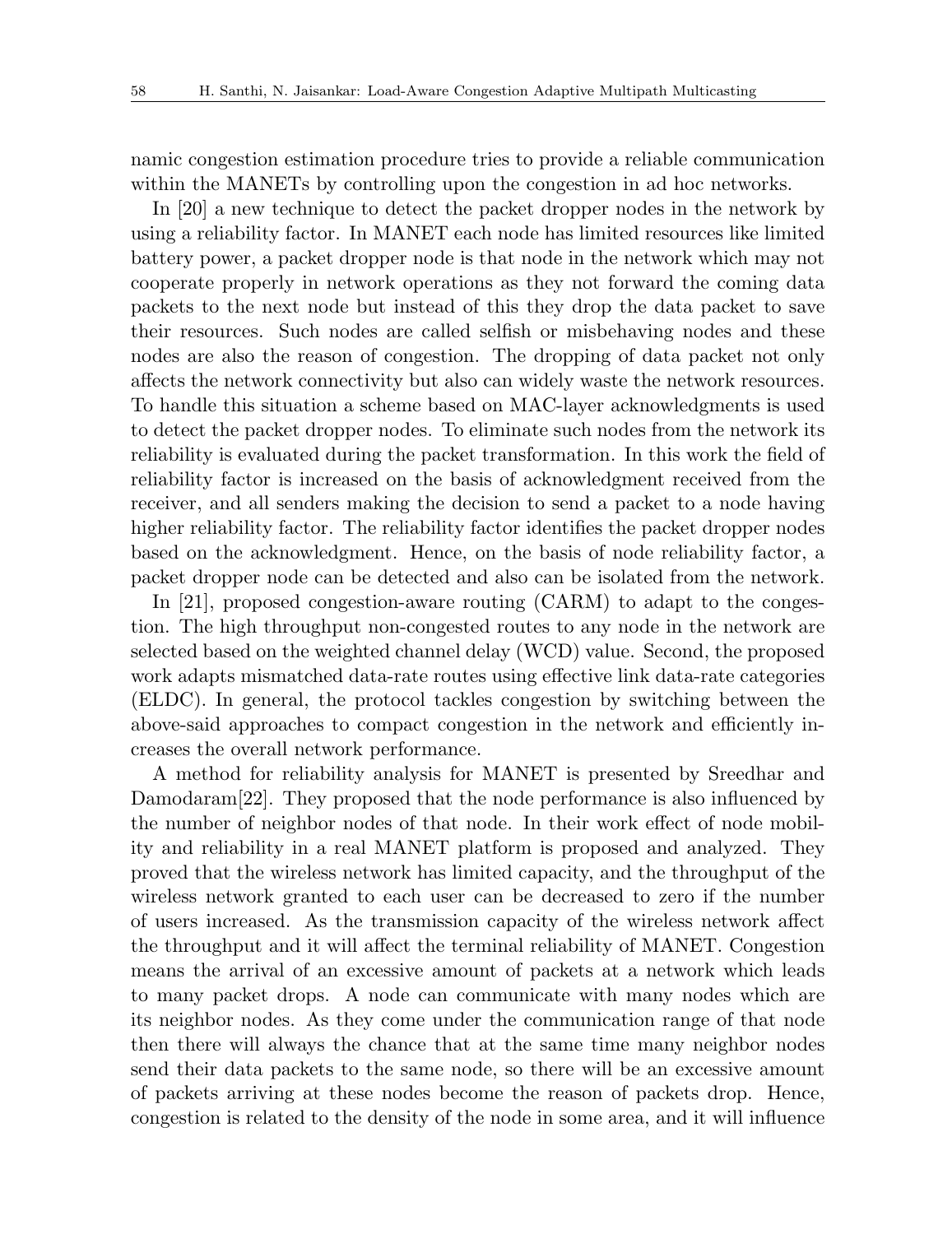the terminal reliability by reducing the intermediate node reliability. This work focuses on upon identifying the relationship between the number of link connections and the node reliability to reduce the congestion problem.

Type of Service Aware routing protocol (TSA) proposed in [23] is an improvement to AODV. This approach uses only a hop count as a metric for route selection. TSA is a cross-layer congestion-avoidance routing protocol in which the routes are used for extended periods of delay sensitive traffic. Avoiding busy nodes alleviates congestion, leads to fewer packets drop and in a short end-to-end delay. In addition, TSA distributes the load on a large area, so by increasing the spatial reuse. A simulation study reveals that TSA significantly improves the throughput and reduce packet delay during high congestion state.

To handle the network dynamics an optimized reliable ad-hoc on-demand distance vector (ORAODV) scheme proposed in [24]. The proposed protocol (O-RAODV) is meant for best route discovery and reliability of packet delivery. A new idea of blocking expanding Ring Search (Blocking-ERS) is employed in it to avoid network wide broadcasting. The Blocking-ERS doesn't begin its route search procedure from the source node whenever a broadcast is needed. The broadcast is initialized by any acceptable intermediate nodes on behalf of the source node that acts as a relay or an agent node.

#### **3 Proposed LACAMM Approach**

This work is adaptive to the current load and the tries to prevent congestion well in advance by warning its upstream and downstream forwarding group nodes. Each node on the primary path generates a warn message when it is prone to be congested. Upon receiving warn message the upstream node uses an alternate non-congested path along the primary path for avoiding the potential congestion area. Traffic is distributed eventually over the available routes, thus, efficiently decrease the chance of congestion. LACAMR is on-demand multipath multicast routing protocol which comprises the following components:

1.Resource monitoring

- 2.Congestion monitoring
- 3.Construction of resource full node list
- 4.Congestion free route primary route discovery
- 5.Congestion adaptively and traffic redistribution and
- 6.Route failure recovery

These components are explained in detail in the forth-coming subsections. Fig.1 depicts the proposed load aware congestion adaptive multipath multicasting approach.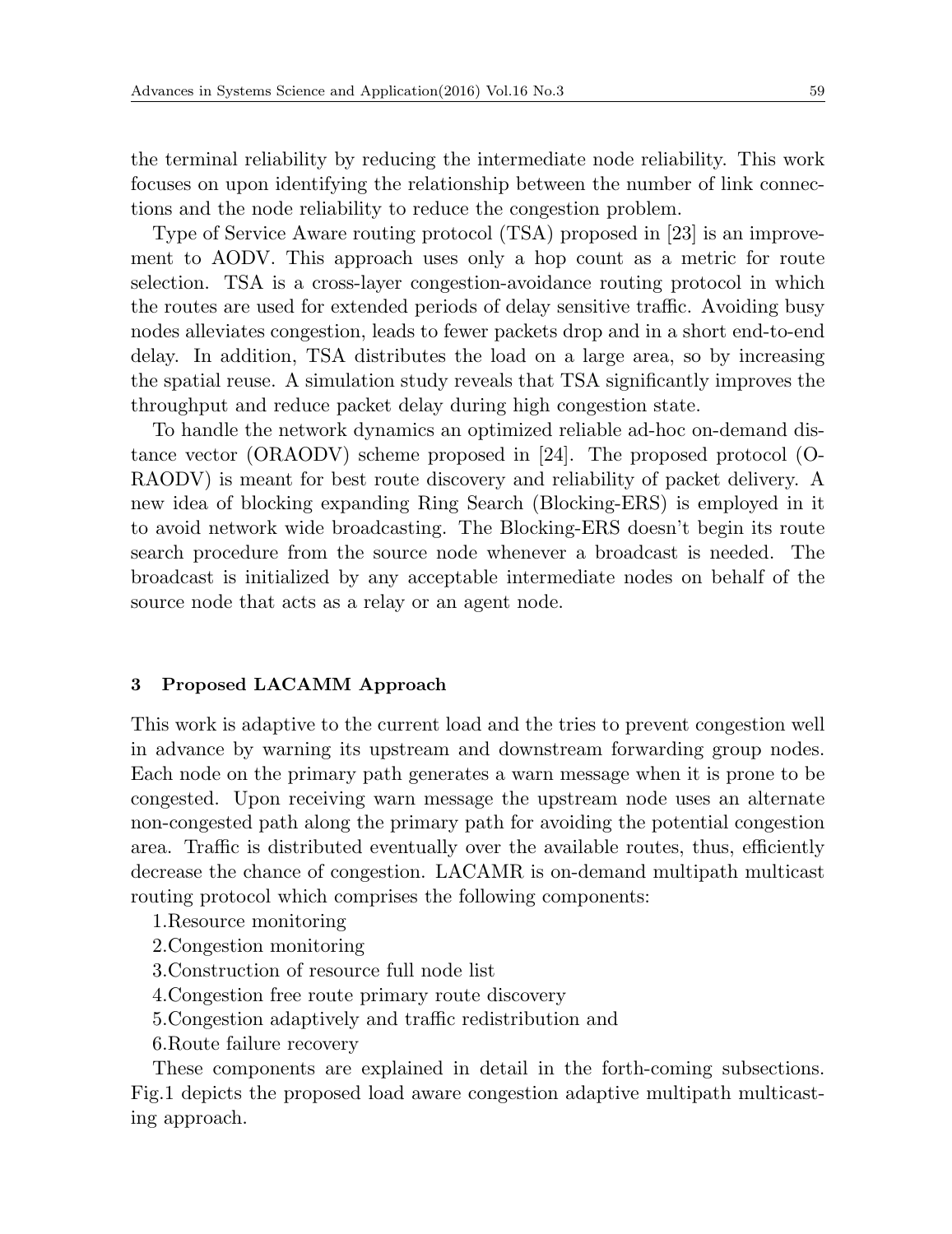

**Fig.** 1 Proposed LADAMR Approach

#### *3.1 Resource Monitoring*

#### *3.1.1 Link Stability*

In mobile ad hoc networks, the mobility induced by nodes as well as the propagation effects cause a packet to suffer fading effect. The link stability can be measured using signal-to-noise ratio (SNR) and can be determined with the help of hardware component. If the estimated SNR value is less than the threshold limits the packets will contain excessive errors due to high noise. This result in retransmission their by increases the overall delay thus degrades the performance significantly. The link stability can be estimated as follow using an equation (1).

$$
BER = 0.5 * func(\sqrt{\frac{RSP * CB}{NP * BR}} \tag{1}
$$

Where,

 $BER = Bit Error rate$ ,  $RSP =$  Received Signal Power,  $CB =$  Channel Bandwidth,  $NP = Noise Power and$  $BR = Bit Rate$  and func = Error Function

The signal to noise ratio (SNR) for multiple packet transmission can be estimated using the equation (2) as:

$$
SNR = 10\log \frac{RSP}{NP + \sum_{i=1}^{n} RSP_i}
$$
\n<sup>(2)</sup>

Where, $\sum_{i=1}^{n} RSP_i$  is the signal strength of packets at the receiver.n is the number of packets received instantaneously. When a node is sending the data packet it appends its signal strength i.e., a transmitted power then the receiving nodes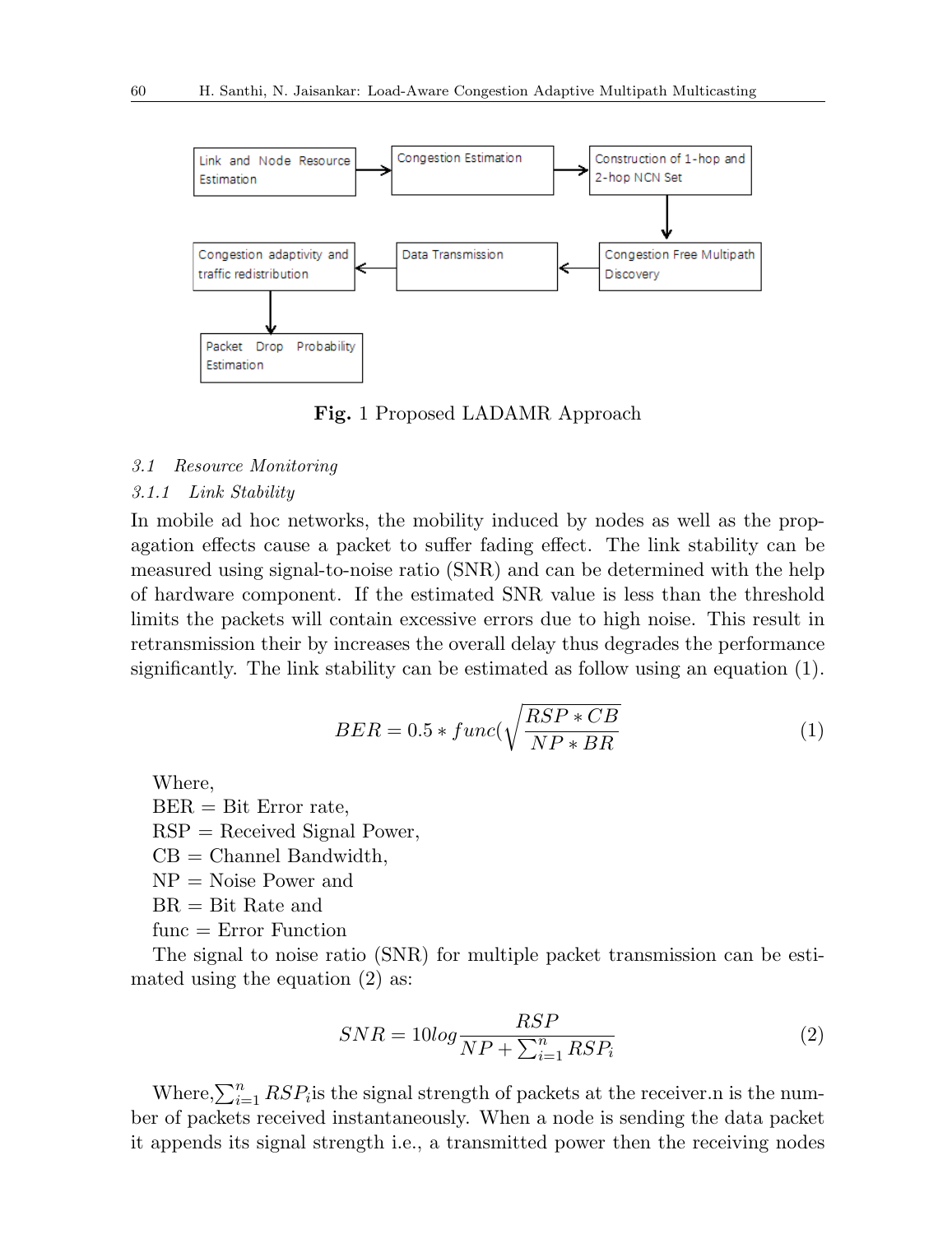estimates the received signal strength using the free-space propagation model using the wavelength of the medium,the distance between the communicating nodes and unity gain of sending and receiving antennas as shown in equation (3).

$$
RSS = TSS \left(\frac{\lambda}{4\pi d}\right)^2 G_s G_r \tag{3}
$$

#### *3.1.2 Available Bandwidth*

The bandwidth availability is one of the very important factors which determine the connectivity of the network. In general, packet forwarding between the source and the destination follows a multi-hop communication. Hence, it is very much essential to ensure that whether the intermediate forwarding nodes have sufficient bandwidth to forward the data or not. The nodes in the wireless networks rely on the shared wireless links and the links are severely affected by fading, inference, and path loss[23].

It is estimated by measuring the idle periods of the wireless channel. Each node in the network listens to the channel and obtains the status to estimate the channel idle period using the channel observed time interval  $(CO_{ti})$ . Then the channel idle time  $(Cl<sub>i</sub>)$  can be estimated by increasing the count from the previous busy time to the start of the next busy time. Let us consider the total channel idle time consists of several channel idle slots, say n. Total channel idle time  $(CI_{ti})$  is the sum of all n idle times. Thus, available bandwidth at a node is estimated using equation (4):

$$
AB = \frac{\sum_{i=1}^{n} CI_i}{CO_{ti}} * BW_{total}
$$
\n(4)

#### *3.1.3 Estimation of Residual Battery*

Battery Lifetime  $(BL_i)$  of a node i is estimated using the residual energy  $(RE_i)$ and new and old drain rate (*DR*) of a node i and is estimated as shown in equations  $(5)$  and  $(6)$ :

$$
BL_i = \frac{RE_i}{\propto *DR_{old}(j,k) + (1-\alpha)DR_{new}(j,k)}
$$
(5)

$$
DR_{new}(j,k) = \frac{E_{j,k}}{(1 - p_{error})^n}
$$
\n(6)

Where, *DRold* and *DRnew* represents old and current calculated drain values and represents a constant value between 0 and 1. The number of neighbors of node says n is  $x_k$  where *n* knows its entire neighbors total current load,  $TCL(i)$ then the probability of data forwarding can be computed as shown in equation (7):

$$
P(n) = 1 - \left(\frac{TCL(n)_i}{MACQ_i(i)}\right) \tag{7}
$$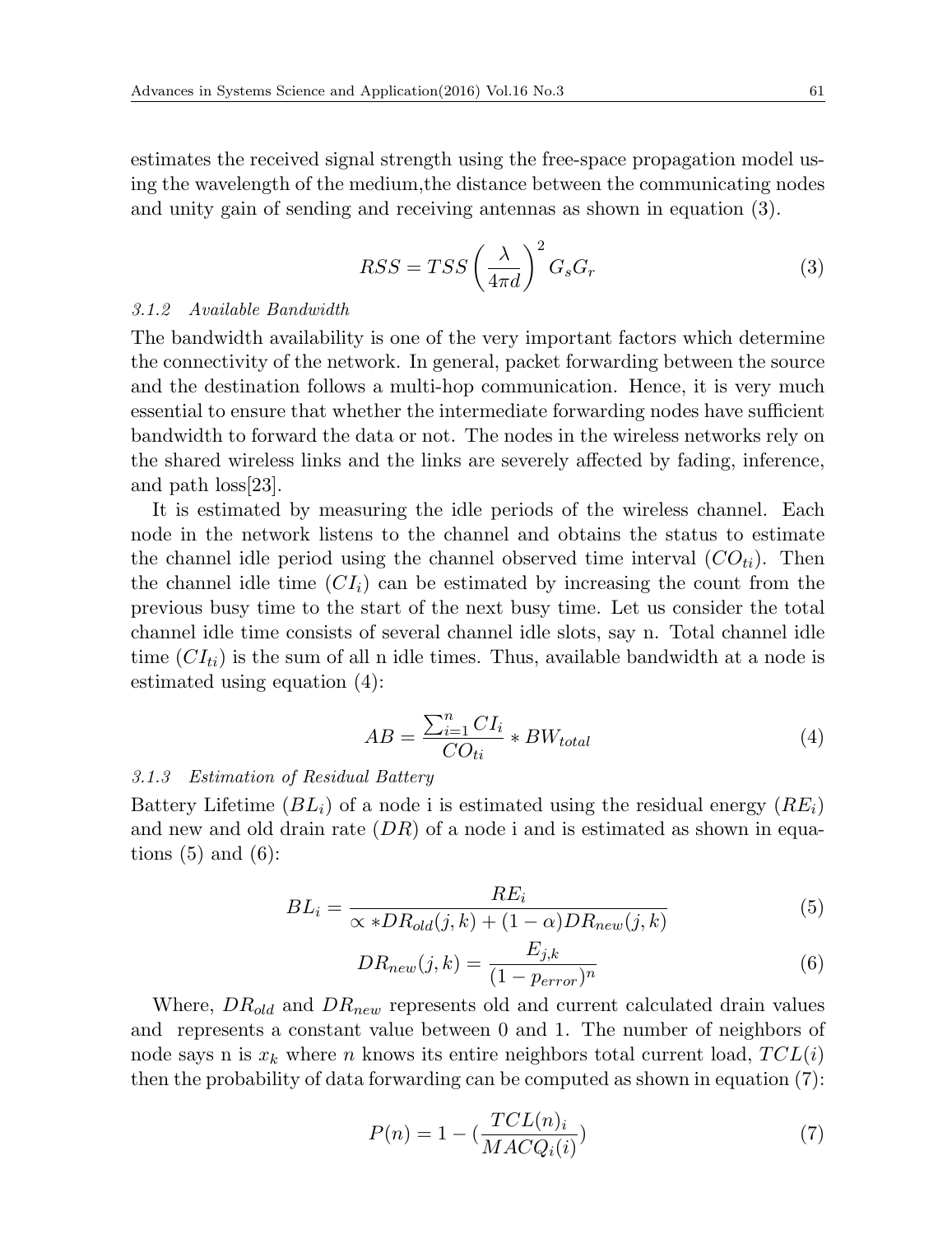#### *3.2 Congestion Monitoring*

Detecting congestion in a reactive manner will produce longer delay, high packet loss, and high control overhead. Unlike wired and high-speed networks congestion in MANET becomes more viable during transmission of large-scale multimedia data. Hence, eliminating congestion in such dynamic networks produce excessive overhead, delay, and a waste of resources. Many solutions have adapted active queue management strategies to eliminate the congestion problems. This work aims to propose an approach which is adaptive to the incoming traffic and anticipates congestion by redistributing the traffic along the available congestion free path.

Each node in the network estimates the incoming traffic and updates the same in the neighbor table periodically. This helps to find out the neighbor node current load status. The Current Data Traffic(CDT) is estimated to find out the congestion level of the node. Each node  $n_i$  samples the queue length in the MAC layer periodically. Suppose  $Q_j(k)$  is the  $k^{th}$  sample value, and X is the overall sampling time period, then the current data traffic of node ni can be estimated using the equation (8).

$$
CDT(i) = \frac{\sum_{k=1}^{X} Q_j(k)}{X}
$$
\n(8)

The total length of the queue of node ni is the maximum capacity of the queue in the MAC layer is  $MACQ_i(i)$ ; then the total current load is defined as follows using equation (9).

$$
TCL(i) = \frac{CDT(i)}{MACQ_i(i)}
$$
\n(9)

To monitor congestion well in advance, the average queue size is estimated by setting the static maximum and minimum threshold value for the queue length as  $QMin_{th} = 0.25 * Size\_of\_Buffer$  and  $QMax_{th} = 0.75 * Size\_of\_Buffer$  the current queue size can be estimated using equation (10) as:

$$
Current_{AvgQSize}(i) = (1 - w_q) * AvgQold + TCL(i) * w_q
$$
\n(10)

Where  $w_q$  is the queue weight, is a constant ( $w_q = 0.002$ ) from RED queue results in Floyd, (1997). The current congestion status is computed as shown in equation (11).

$$
Current_{cs}(i) = TCL(i) - Current_{AvgQSize}(i)
$$
\n(11)

If the  $Current_{cs}(i)$  is less than  $QMin_{th}$ , then the incoming data traffic is below the buffer size and hence, a node can handle the traffic. If  $Current_{cs}(i) \leq$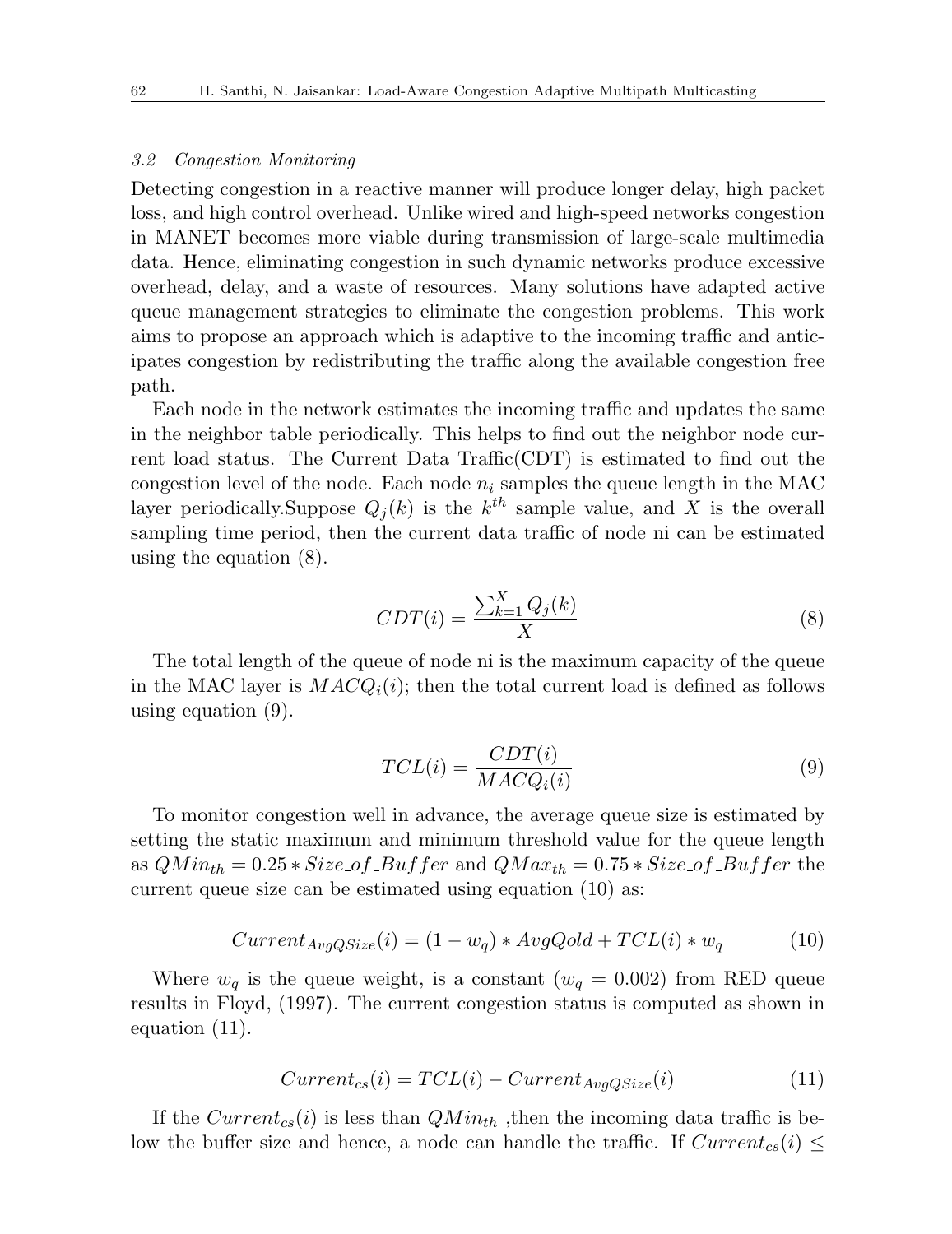$QMin_{th}$  and  $\geq QMax_{th}$ , then the buffer overflow likely to take place perform packet drop probability to avid the packet loss. Finally, if  $Current_{cs}(i) \geq$ *QM axth* , then the node is congested, invoke redistribute the route through the available non-congested alternate path.

| Symbol                          | Description                           |  |
|---------------------------------|---------------------------------------|--|
| $\overline{RSP}$                | Received signal power                 |  |
| $\overline{CB}$                 | Channel bandwidth                     |  |
| $\overline{NP}$                 | Bit rate                              |  |
| BR                              | Error function                        |  |
| func                            | Interference ranges of the nodes      |  |
| $\overline{SNR}$                | Signal to Noise Ratio                 |  |
| $\overline{RSS}$                | Received signal strength              |  |
| $G_S$                           | Sending antennas gain                 |  |
| $G_r$                           | Receiver antennas gain                |  |
|                                 | Propagation wavelength of the medium  |  |
| TSS                             | Transmitted signal strength           |  |
| $\overline{d}$                  | Distance between any two              |  |
|                                 | communicating nodes                   |  |
| $\overline{CO}_{ti}$            | Channel utilized time interval        |  |
| $\overline{CI_i}$               | Channel idle time                     |  |
| $TCI_i$                         | Total channel idles time              |  |
| $\overline{AB}$                 | Available bandwidth                   |  |
| $BL_i$                          | Battery lifetime of node i            |  |
| $DR_i$                          | Drain rate of node i                  |  |
| $RE_i$                          | Residual energy of node i             |  |
| $x_k$                           | Set of neighbor nodes of k            |  |
| $\overline{TCL}$                | Total current load                    |  |
| p(n)                            | The probability of data forwarding    |  |
| $\overline{CDT}$                | The current data traffic              |  |
| X                               | Overall sampling time                 |  |
| $MACQ_i(i)$                     | Current load on MAC layer of node i   |  |
| $QMin_{th}$                     | The minimum queues threshold limit    |  |
| $QMax_{th}$                     | The maximum queue threshold limit     |  |
| $W_a$                           | The queue weight                      |  |
| $Current_{cs}$                  | The current congestion status of node |  |
| $\overline{Current_{AvgQSize}}$ | The current average queue size        |  |
| $\overline{RFN}$                | The set of resource full node         |  |

Table 1 List of symbolizations used in this work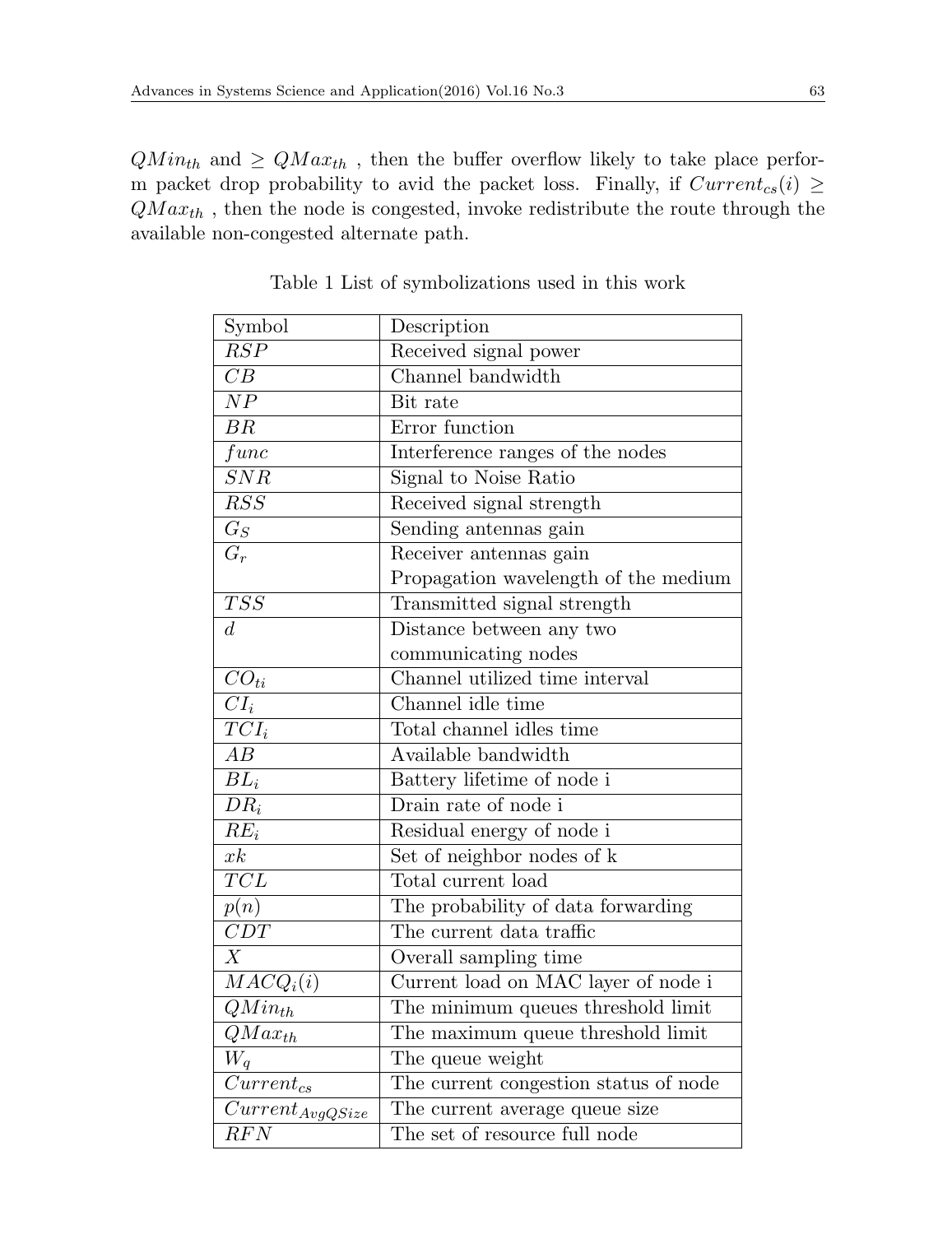#### *3.3 Construction Of Resource Full Node (RFN) List*

Fig.2 shows sample network scenario. Each node periodically updates its one-hop neighbor resource information. The periodic interval is set to 1sec. It helps each mobile node in the network to know about its one-hop neighbor resource information for constructing one-hop and two-hop congestion free resource-full node (RFN) list. After that, this set of congestion free (RFN) nodes will be used as a subset of a forwarding node to forward the datagram from the corresponding source to a destination.



**Fig.** 2 Sample Network Scenario

Each mobile node updates its one-hop and two-hop neighbor list in its routing table and the same is used during the route discovery process to build congestion free primary path. The routing table contains the following fields information for each route entry:

*Multicast RT { Src Addr* is the source mobile node address, *Dst Addr* is the destination node address, *Grp Addr* is the multicast group address, *Hop\_Cnt* is the number of intermediate hops i.e. hop count, *RF N Node Addr* is the resource-full node address, *RF N SET* is the list of resource-full node set, and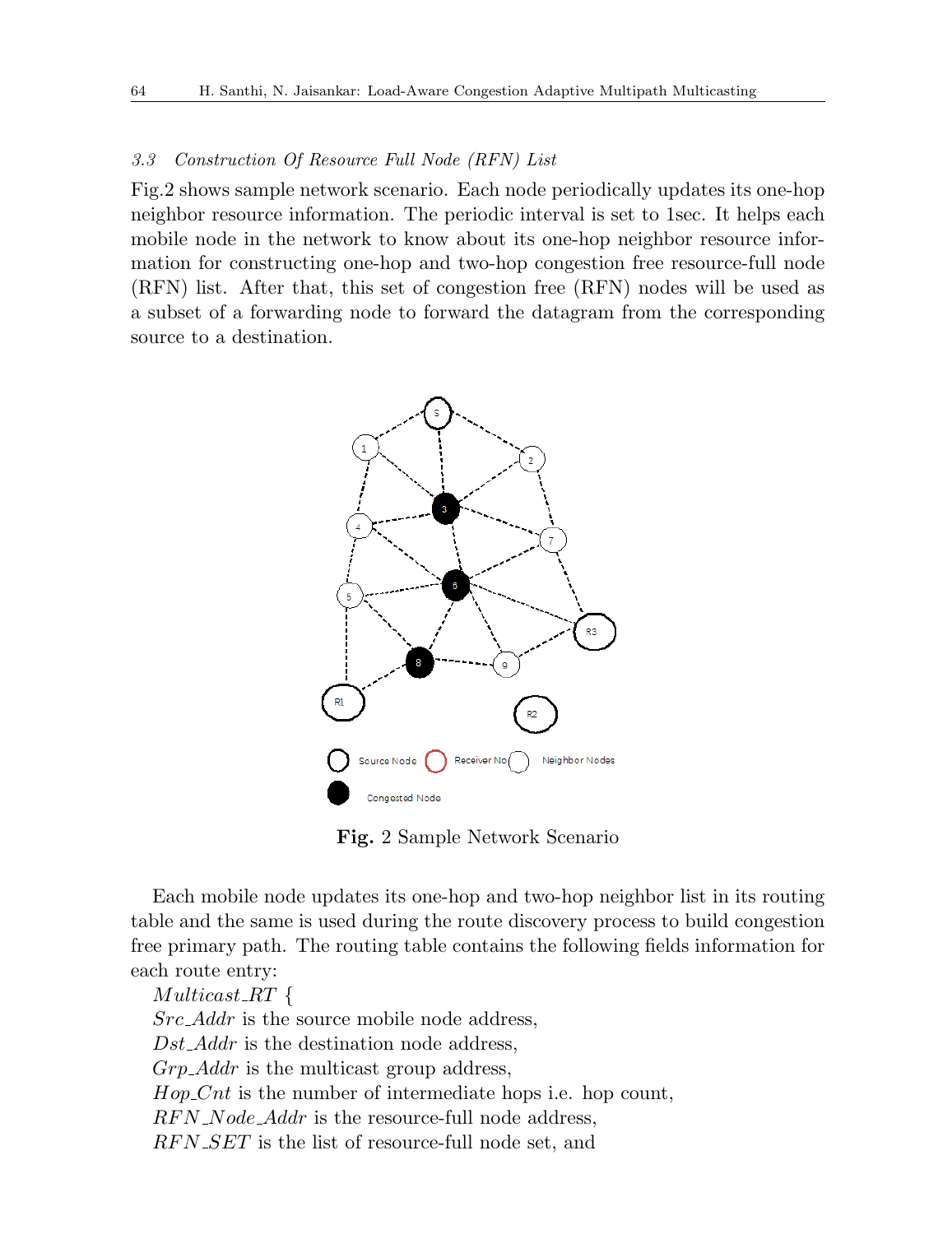*Con Status* is the neighbors congestion status *}*

| Node Id        | One-Hop Resource Full Node Id | Two-Hop Resource Full Node Id |
|----------------|-------------------------------|-------------------------------|
| S              | 1, 2                          | 4,                            |
|                | S, 4                          | 5, 7                          |
| $\overline{2}$ | S, 7                          | 4, R <sub>3</sub>             |
| 4              | 1, 5                          | 7, R3                         |
| 5              | 4, R1                         | 7, 9, R3                      |
|                | 2, R3                         | 5,9                           |
| 9              | R2, R3                        | R1                            |
| R1             | 5                             | 9                             |
| R <sub>2</sub> | 9                             | 5                             |
| R3             | 7,9                           | 4,5                           |

#### Table 2 Resource full node list

#### *3.4 Congestion Free Primary Route Discovery*

LDAMM is an on-demand protocol initiates route discovery when a source mobile node has data to send. It first checks from its resource full node list whether the multicast receiver is in two-hop resource full node list or not. If the multicast receiver is in the two-hop resource full list, then it forwards the JRREQ using the existing path in its routing table. If not, then the source node initiates a route discovery process by just forwarding the JRREQ packet through its one-hop and two-hop resource full node set rather than flooding the JRREQ packet into the network. This procedure helps in minimizing the control overhead to a certain extent. Upon receiving this packet, the receiver node checks its two-hop resource full node list. If the multicast receiver found, then it forwards the JRREQ packet directly to it. The multicast receiver then responds to the first received JRRE-Q packet and sends back JRREP packet. If not found, it updates the received information and forwards JRREQ packet to its one-hop resource-full node. This process repeats until the multicast receiver node found. The first JRREP path considered as a primary path between the source and the multicast receiver. Finally, the source finds a resource full non-congested primary path to the destination. A primary route found in this case, are S*→*1*→*4*→*5*→*R1,S*→*2*→*7*→*R3,and S*→*2*→*7*→*R3*→*R2. These routes are used by the source to transmit a datagram towards the multicast receivers. Thus, the proposed work finds a resource full congested free primary path from source to destination with the help of resource full node list and controls the overhead by avoiding unnecessary flooding of packets. Table 3 describes the overall procedure involved in congestion free primary route discovery process after resource full node list selection.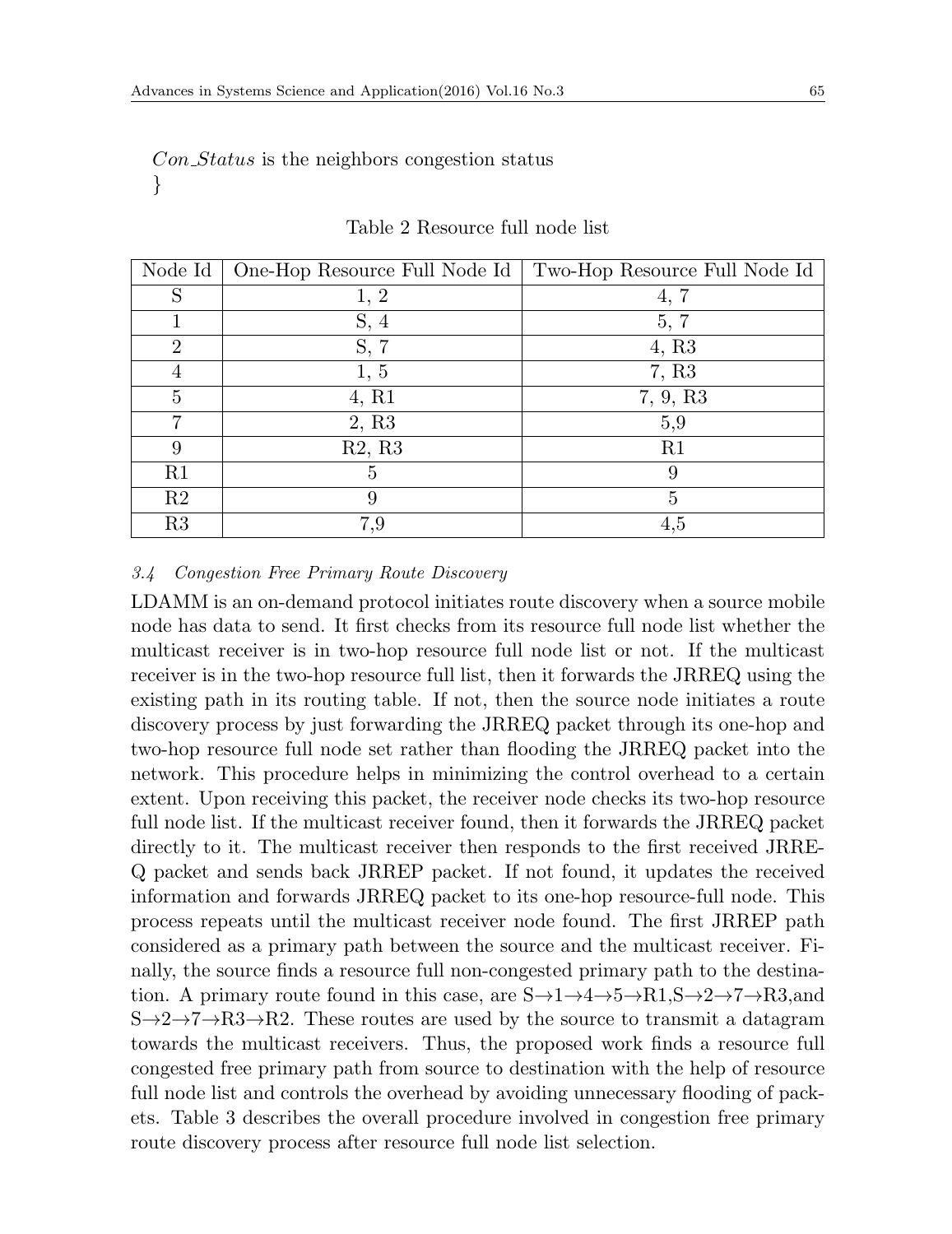Table 3 Procedure for congestion free primary route discovery process

Input:  $G = (V, E)$ 

Output: The congestion free multicast tree

Begin

1) The source mobile node S checks its one-hop RFN list (1, 2) and a two-hop RFN list (4, 7) to find whether a multicast receiver is available or not.

2) If the multicast receiver nodes R1, R2, and R3 is not in one-hop and two-hop RFN list, then the source mobile node forwards JRREQ packet to its one-hop resource full nodes 1 and 2.

3) Now upon receiving JRREQ node 1 and node 2 will check its one and two hop RFN list to find whether R1, R2, and R3 is available or not. If not 1 and 2 forwards a JRREQ packet to its one-hop RFN nodes i.e.,(4, 7)

4) This process is repeated until JRREQ reaches a multicast receiver. In this case, node 2 and node 4 finds the multicast receivers is its two-hop resource full node list and forwards the JRREQ through intermediate nodes 5 and 7.

5) The multicast receiver node now sends a JRREP along the reverse path of the JRREQ to reach the source.

6) The source mobile node now fixes the first JRREP as a congestion free primary path and starts the transmission along this path. End

#### *3.5 Congestion Adaptive Alternate Route Discovery*

Each node in the primary path periodically estimates and finds its congestion status. If it is likely to be congested then warns its upstream and downstream node by sending Congestion Warning Packet (CWP). Upon receiving this packet, the upstream node checks it updated Resource Full Node (RFN) list to find whether a multicast receiver is in it or not. If exists, exchange the new RFN list with its neighbors and resume the transmission along the newly available congestion free path. This new alternate route gets updated in its routing table. If not forwards the CWP to its previous node. If no RFN list found on the congestion free primary path, then the CWP, send to the source node. The source now assigns another alternate path if it is available otherwise initiates a new route discovery process to find a congestion free primary path.

This alternate path finding process does not incur any significant overhead, because of the availability of one-hop and two-hop resource full node list in each node. For example, if the resource-full node 9 detects the congestion, sends a CWP to its neighboring nodes on the primary path in this case R2 and R3 and updates the RFN list in the routing table. In response, the upstream node R3 checks its routing table new RFN list along the primary path. If exits, traffic will be resumed through the available RFN nodes otherwise it forwards the CWP to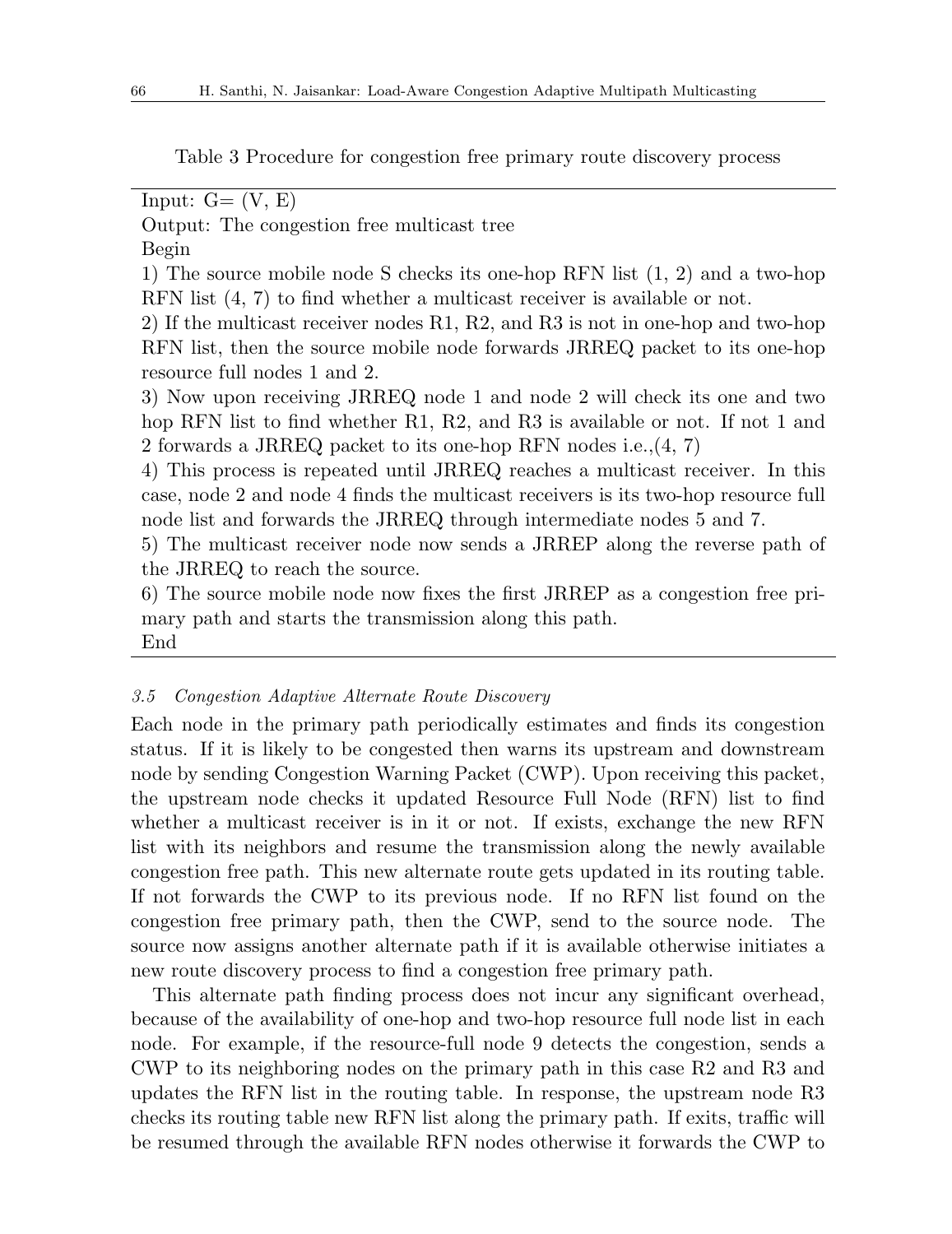its previous node. In this case, there is no such alternate congestion free alternate path exists for node R2 it forwards towards its source node. The source node then initiates a new route discovery process. Table 4 presents the overall procedure involved in finding the congestion free alternate routes.

Table 4 Procedure for congestion free alternate route

Input:  $G=(V, E)$ , multicast sessions.

Output: The congestion free of alternate route  $V \in R_{ms}$ 

Begin

1) Initialize the current queue buffer size, average queue size new and old as 0.

2) Set minimum queue threshold limit to 0.25 \* current queue buffer size and maximum queue threshold limit to 0.75 \* current queue buffer size and queue utilization. Also, set queue weight as 0.002

3) Check if Current Avg Que Size is half of queue size.

4) For each arriving packet in queue increment the instantaneous queue size.

5) If it is a non-empty queue size, then apply the formula and if queue average new is less than queue minimum and queue average new together which is less then congestion warning limit, then set queue status as safe.

6) Else if Queue Average new is greater than queue minimum and queue average new put together which is less than queue maximum then set queue status as likely to be congested

7) if the instantaneous queue size is greater than queue maximum and alternate path be false together then update queue maximum.

8) Else queue status is congested

9) Update queue average old as queue average new and queue weight.

End

# **4 Results and Discussion**

A comparison of LADAMM performance with that of MAODV is done for various network scenarios using the Network Simulator (NS2.34) . The observations are presented below

# *4.1 Simulation Configuration and Performance Metrics*

The network consists of 100 nodes in a 1700 \* 1700 m terrain size. The radio range is set to 250 m with bandwidth 2 Mbps. To detect the link breaks using feedback mechanism IEEE802.11 DCF is used. The channel propagation model used is Two-Way Ground Propagation model[24]. A queue size at each node is set to hold only 50 data packets and a routing buffer size is set to 64 data packets. The queue and buffer value is initially set to zero until the route discovery process.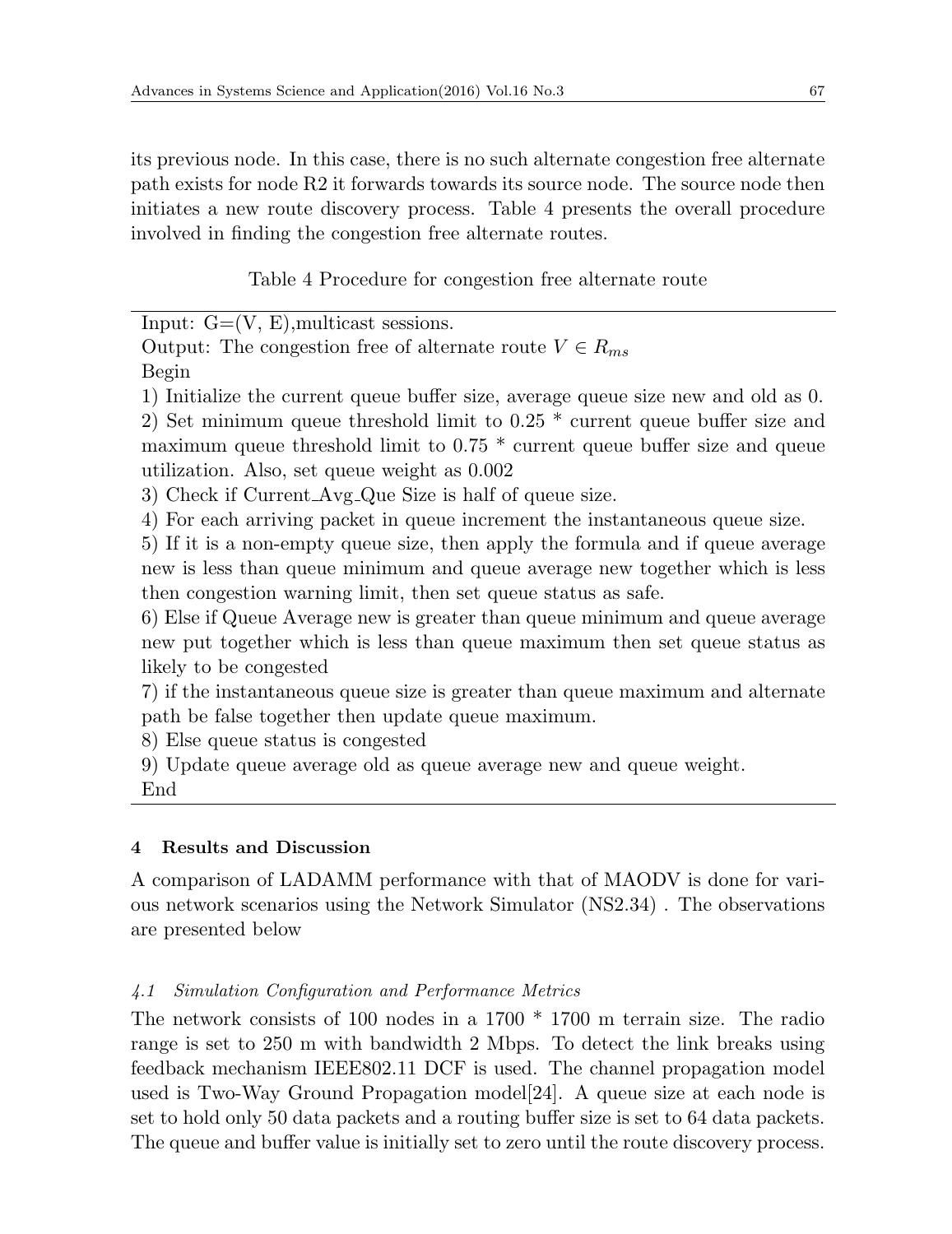The routing protocols used for performance analysis is MAODV. The data flow used constant bit rate (CBR), which varies from 1 packet/sec to 50 packets/sec. The mobility speed of the node is varied from  $5m/s$  to  $30 m/s$  and each scenario is simulated for 600 s. Table 5 describes a list of simulation configuration parameters used for performance analysis for various network scenarios.

| <b>Simulation Parameters</b>             | <b>Simulation Parameters</b>    |  |  |
|------------------------------------------|---------------------------------|--|--|
| Node Placement Scheme                    | Random                          |  |  |
| Propagation Model                        | Two-way ground propagation      |  |  |
| Environment Size                         | $1500 \text{mx} 1500 \text{ m}$ |  |  |
| Number of Nodes                          | 100                             |  |  |
| Transmitter Range                        | 250m                            |  |  |
| Bandwidth                                | 1Mbps                           |  |  |
| Simulation time                          | 600s                            |  |  |
| Traffic Type                             | Constant Bit Rate (CBR)         |  |  |
| Packet Size                              | 512Bytes                        |  |  |
| Number of packets transmitted by sources | 100                             |  |  |
| Mobility Model                           | Random way point Model          |  |  |
| Packet rate                              | $5-50$ packets/s                |  |  |

Table 5 List of Simulation Parameters Used

## *4.1.1 End-to-End Delay*

The average end-to-end delay is a measure of time consumed to deliver a packet from the source to the destination due to buffering of packets, transmission, retransmission and propagation delays.

## *4.1.2 Packet Delivery Ratio*

Percentage of data packets received at the receivers out of the number of data packets generated by the CBR traffic sources.

$$
PDR(\%) = \frac{Total\ number\ of\ packets\ received}{Total\ number\ of\ packets\ transmitted} * 100
$$

## *4.1.3 Routing Control Overhead*

Is the ratio of a total number of control packets received to the total number of control packets generated during the simulation time.

## *4.2 Overall Performance Evaluation*

The simulated results discuss the different network scenarios. Various performance metrics such as end-to-end delay, packet delivery ratio, and control over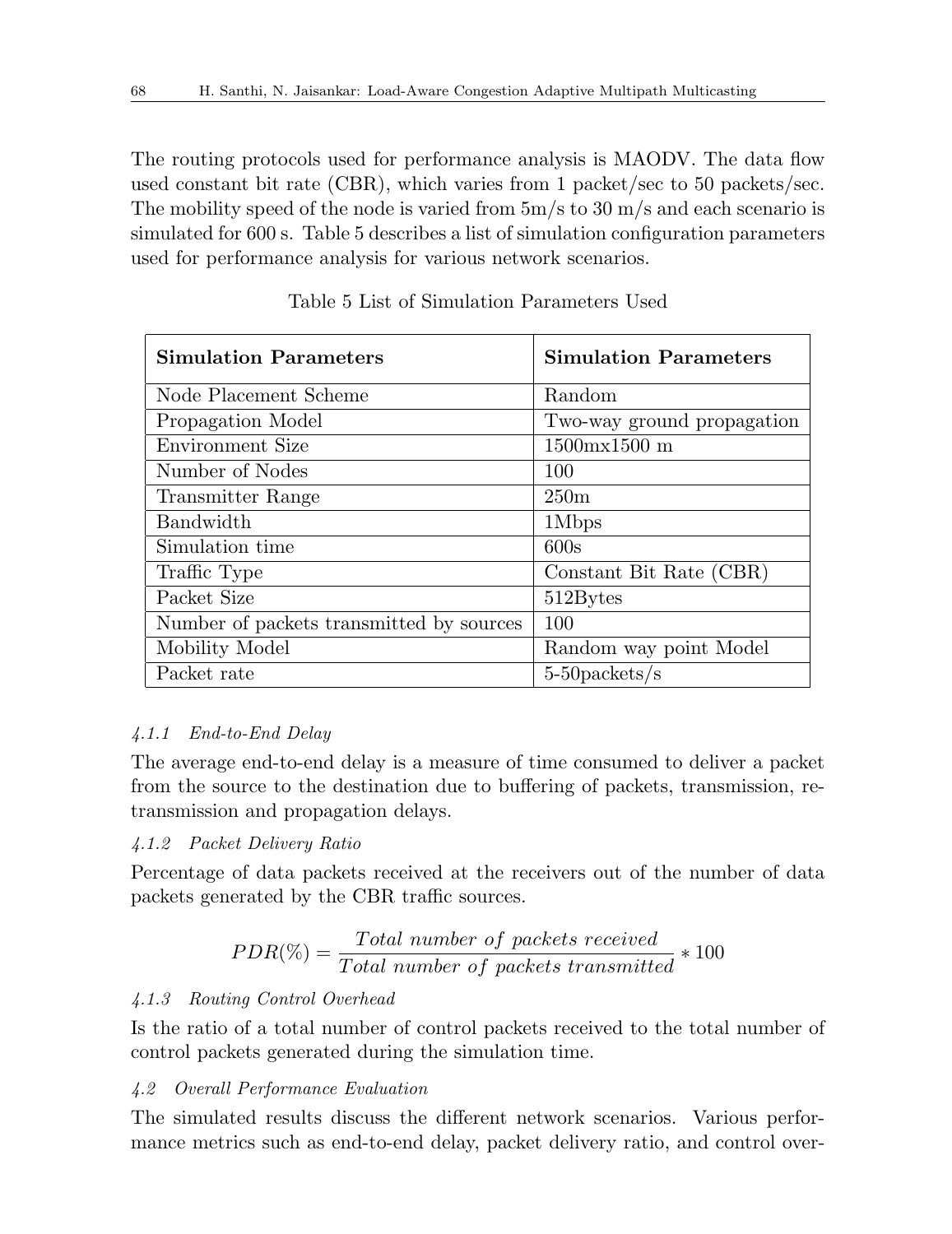head are evaluated to facilitate the performance of the proposed LACAMM protocol.

#### *4.2.1 Impact of LACAMM with MAODV*

The end-to-end delay, packet delivery ratio and control overhead results with respect to varying CBR packet rates are shown below from Fig.3 to 5. These figures clearly show that the proposed LACAMM yields better results when compared to MAODV. Fig.3 represents the end-to-end delay for LACAMM and AODV with respect to varying the CBR packets rates from 5 packets/s to 55 packets/s. This figure shows that the end-to-end delay for proposed LACAMM is much smaller that of MAODV for all values of packet rates. The delay variation is LACAM-M was less than that of MADOV enables the proposed work more suitable for real-time multimedia applications. Fig.4 shows the obtained packet delivery ratio with respect to varying the CBR packet rate is much higher than that of MAODV. This is because the proposed LACAMM has an ability to adapt to the load and congestion. But when the CBR packet rate increase MAODV fails to handle congestion and hence leads to poor packet delivery ratio. Fig.5 shows the routing control overhead for MAODV and LACAMM with respect to varying CBR packet rates. The figure reveals that proposed LACAMM has less routing control overhead that of MAODV. This is because LACAMM uses suppressed flooding concept during route discovery process with the help of RFN list and redistributes the traffic in case of congestion or route failure using an alternate congestion free path along the primary path. The re-route discovery takes place only if no alternate congestion free paths exists along the primary path and thus make the LACAMM superior to the MODAV.



**Fig.** 3 Attained end-to-end delay with respect to various CBR packet rates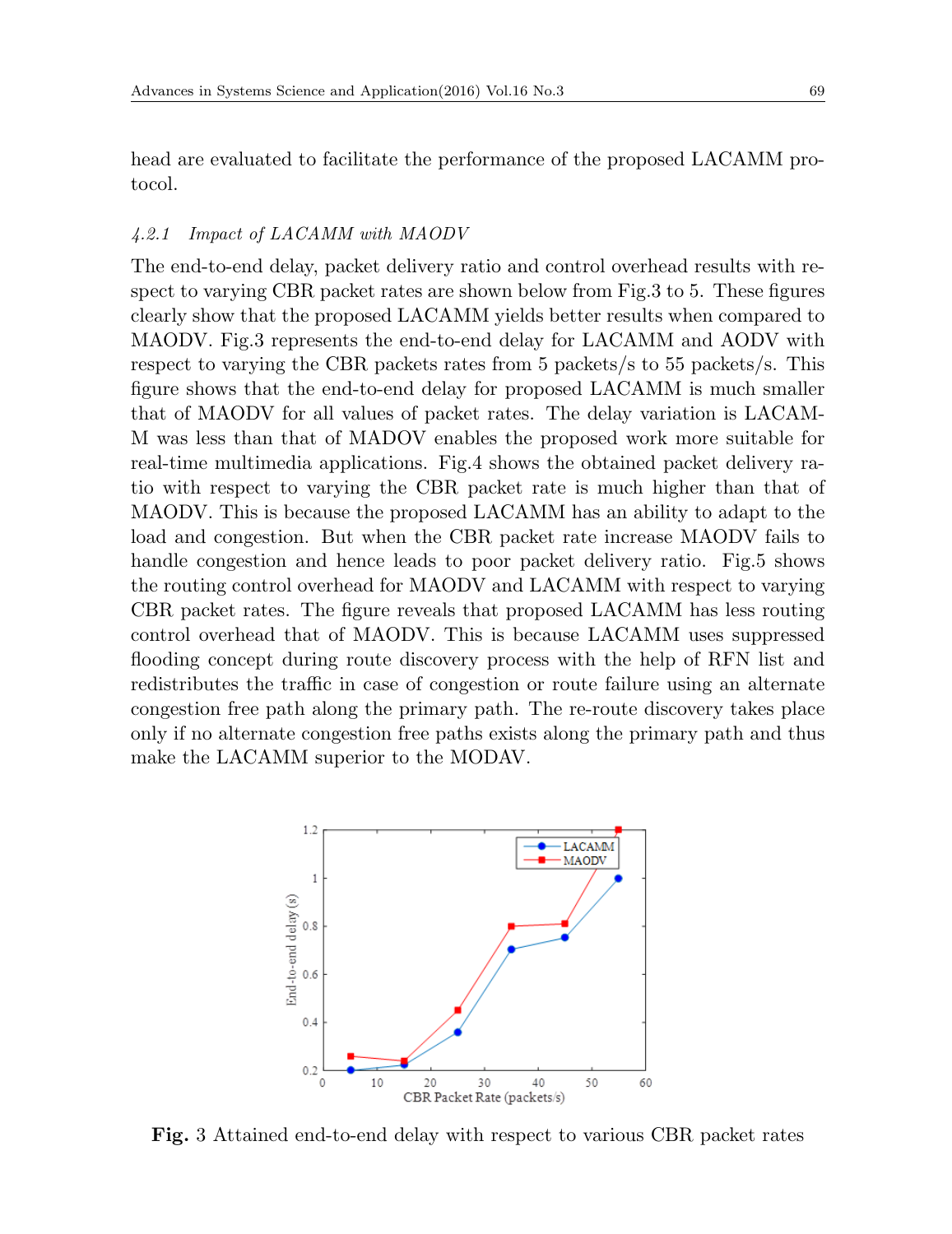

**Fig.** 4 Attained packet delivery ratio with respect to various CBR packet rates



**Fig.** 5 Attained routing control overhead with respect to various CBR packet rates

#### *4.2.2 Impact of LACAMM with EDAODV*

Fig.6 to Fig.7 shows the results obtained for the end-to-end delay, packet delivery ratio and routing control overhead of the proposed LACAMM with EDAODV. Fig.6 shows the attained end-to-end delay for LACAMM and EDAODV with respect to varying the CBR packet rates. Both protocols attain somewhat same end-to-end delay when the data rate is between 5 packets/s to 15 packets/s but at higher data rates form 25 packets/s to 55 packets/s the proposed LACAMM attain lower delay that of EDAODV. This is because the availability of alternate congestion-free routes at each node along the primary path. Fig.7 show the attain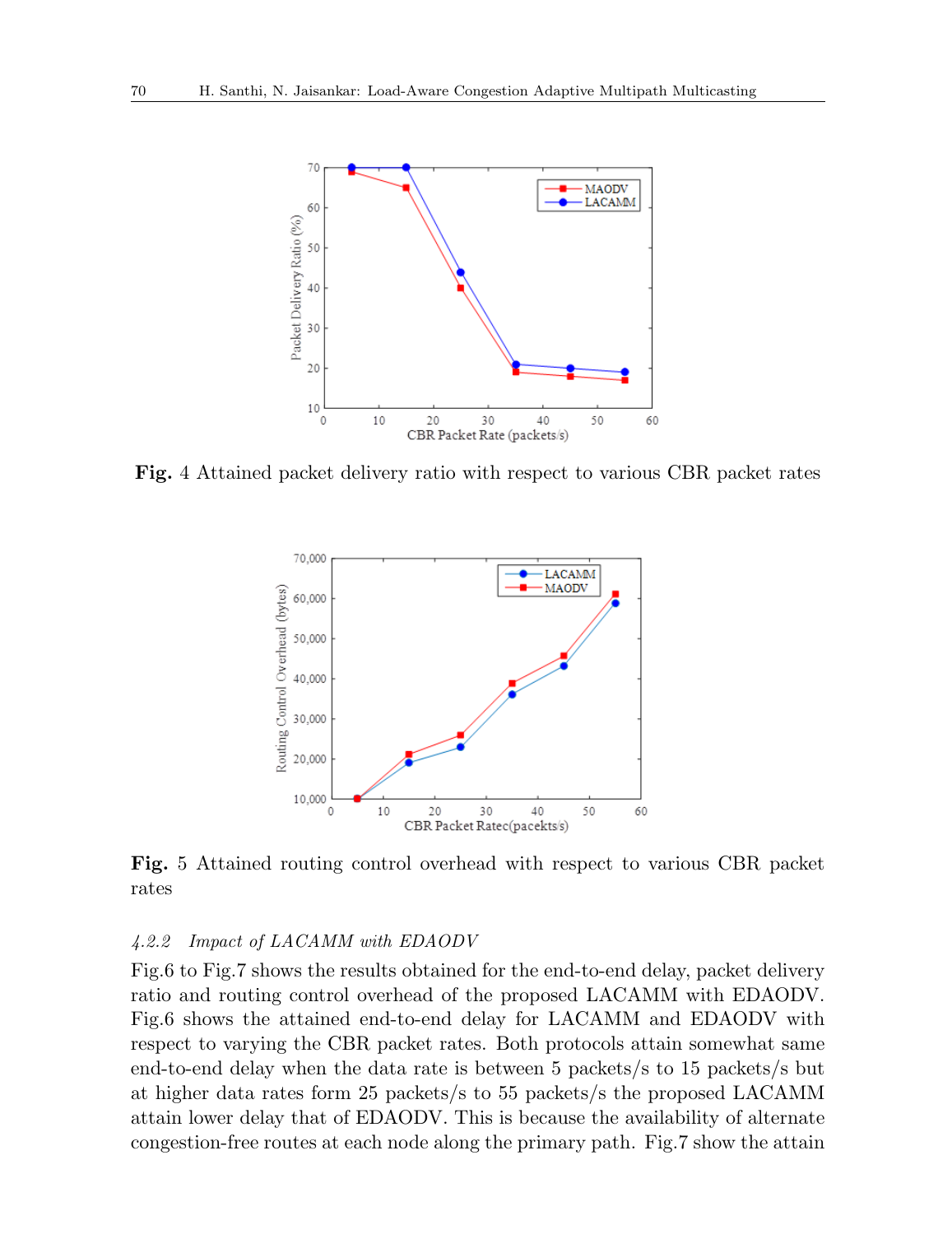packet delivery ratio for LACAMM and EDAODV with regard to the packet rates. The result reveals that for lower data rates 5 packets/s to 15 packets/s both protocols attain somewhat same packet delivery ratio but for higher data rates from 25 packets/s to 55 packets/s LACAMM improves the packet delivery ratio. Fig.8 shows the attained routing control overhead with respect to varying packet rates. From the figure, it is clearly understood that the proposed LACAMM has lower routing control overhead that of EDAOVD for all packet rates.

Thus, these results reveal that the proposed LACAMM achieves better result when compared with other two protocols MADOV and EDAODV improving network performance.



**Fig.** 6 Attained end-to-end delay with respect to various CBR packet rates



**Fig.** 7 Attained packet delivery ratio with respect to various CBR packet rates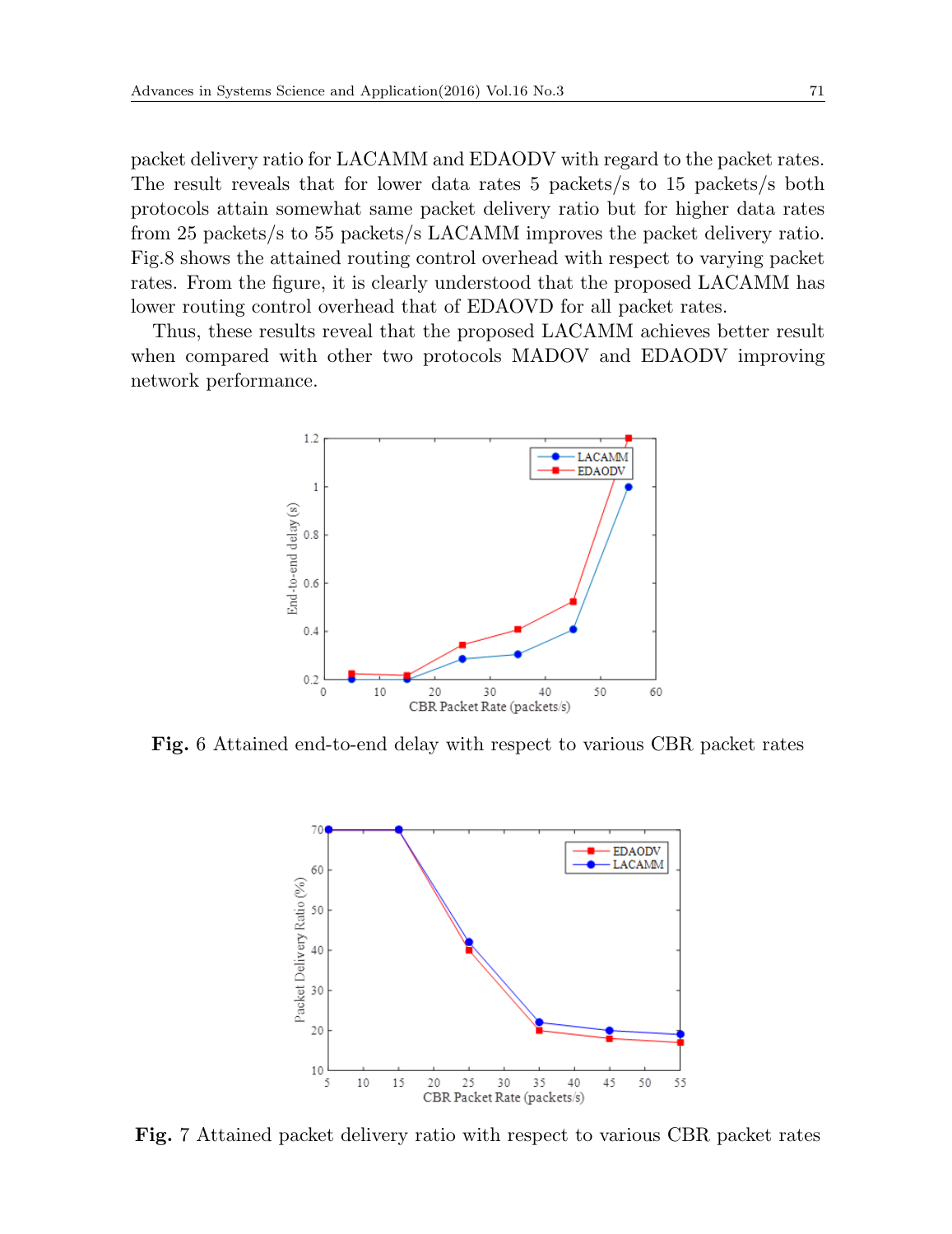

**Fig.** 8 Attained routing control overhead with respect to various CBR packet rates

#### **5 Conclusion**

Congestion control techniques have been specifically made for multimedia applications in MANETs. A suitable mechanism needs to be implemented such that network characteristics like congestion and route failure need to be found out and an apt solution needs to be supplied. The proposed approach could analyze the fluctuation in traffic and categorize the congestion status accurately to solve the congestion problem which is robust and dynamic in nature to estimate congestion. The LACAMM controls the congestion by using an alternative path after estimating the congestion status at the node levels along a path. The DCD-AMMRP algorithm shows considerable performance over the MAODV and EDAODV. The NS-2-based simulation confirms that the LACAMM outperforms in terms of delay, packet delivery ratio and routing overhead than that of MAODV and EDAODV.

#### **References**

- [1] Avokh, A. and G. Mirjalily. (2013), "Load-balanced multicast tree routing in multi-channel multi-radio wireless mesh networks using a new cost function", *Wireless personal communications*, Vol. 69, No. 1, pp. 75-106.
- [2] Baolinr, S. and L.L Yuan. (2006), "Distributed QoS multicast routing protocol in ad hoc networks", *Journal of Systems Engineering and Electronics*, Vol. 17, No. 3, pp. 692C698.
- [3] Bonmariage, N and G. Leduc. (2006), "A survey of optimal network con-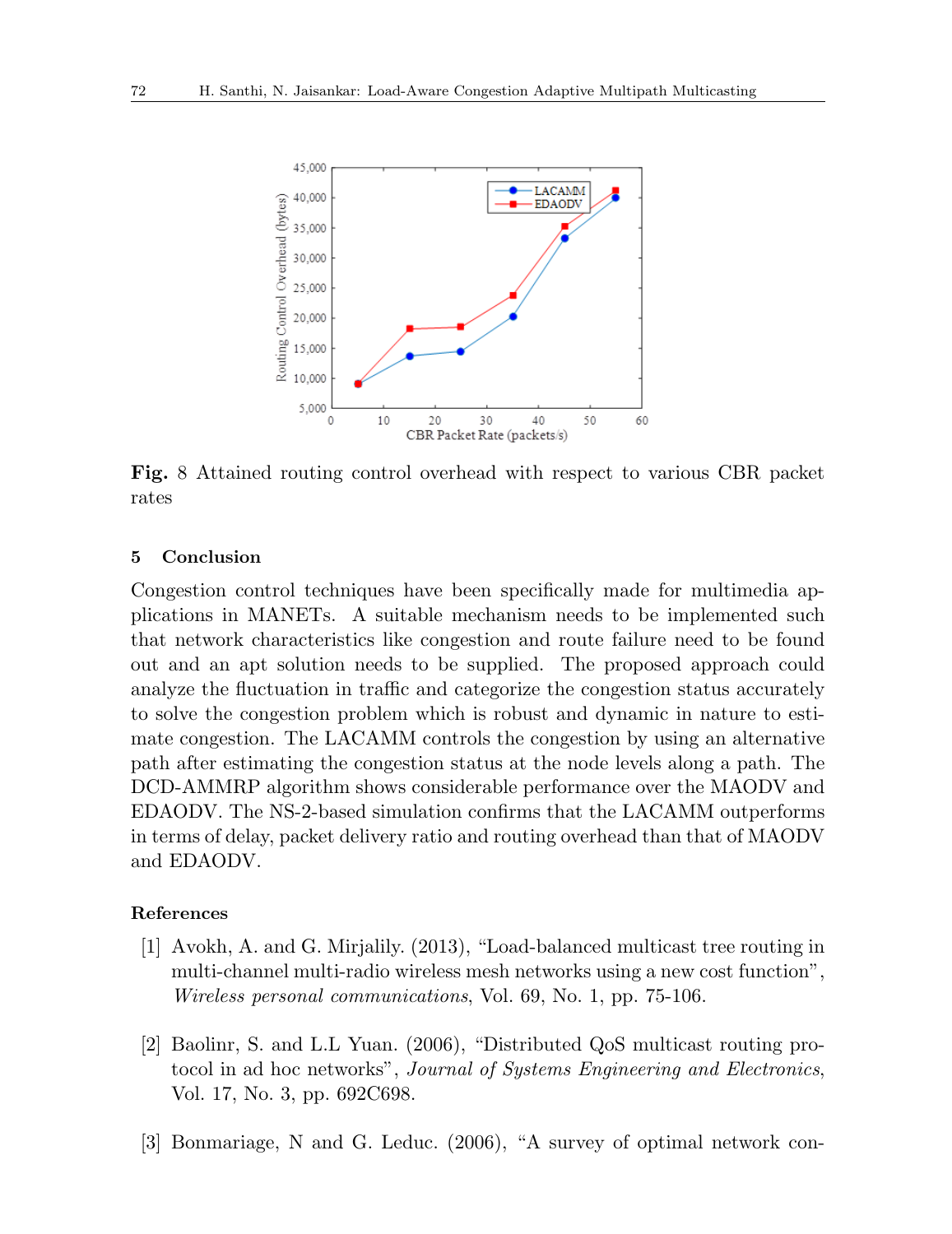gestion control for unicast and multicast transmission", *Computer networks*, Vol. 50, No. 3, pp. 448-468.

- [4] Bawa, O. S. and S. Banerjee. (2013), "Congestion based Route Discovery AOMDV Protocol", *International Journal of Computer Trends and Technology*, Vol. 4, No. 1, pp. 54-58.
- [5] Chen, L. and W. B. Heinzelman. (2007), "A survey of routing protocols that support QoS in mobile ad hoc networks", *IEEE Network*, Vol. 21, No. 6, pp. 30-38.
- [6] Floyd, S. and V. Jacobson. (1993), "Random early detection gateways for congestion avoidance", *IEEE/ACM Transactions on Networking*, Vol. 1, No. 4, pp. 397-413.
- [7] Gawas, M. A., L. J. Gudino and K.R. Anupama. (2015), "Cross-Layer Best effort QoS-aware routing protocol for Ad Hoc Network", *International Conference on Advances in Computing, Communications and Informatics (I-CACCI)*, Kochi, India, pp. 999-1005.
- [8] Yi Y. and S. Shakkottai. (2007), "Hop-by-hop congestion control over a wireless multi-hop network", *IEEE/ACM Transactions on Networking*, Vol. 15, No. 1, pp. 133-144.
- [9] Gulati, M. K. and K. Kumar. (2013), "A review of QoS routing protocols in MANETs", *International Conference on Computer Communication and Informatics (ICCCI)*, Coimbatore, Tamil Nadu, India, pp. 1-6.
- [10] Jetcheva, J. G. and D.B. Johnson. (2001), "Adaptive demand-driven multicast routing in multi-hop wireless ad-hoc networks", *In Proceedings of the 2nd ACM international symposium on Mobile ad hoc networking and computing*,Long Beach, CA, the USA, pp. 33-44.
- [11] Yu, Y. and G. Giannakis. (2008), "Cross-layer congestion and contention control for wireless ad hoc networks", *IEEE Transactions on Wireless Communications*, Vol. 7, No. 1, pp. 37-42.
- [12] Kumar, N., N. Chilamkurti and J. H. Lee. (2012), "A novel minimum delay maximum flow multicast algorithm to construct a multicast tree in wireless mesh networks", *Computers and Mathematics with Applications*, Vol. 63, No. 2, pp. 481-491.
- [13] Li, J., M. Yuksel and S. Kalyanaraman. (2006), "Explicit rate multicast congestion control", *Computer Networks*,Vol. 50, No. 15, pp. 2614-2640.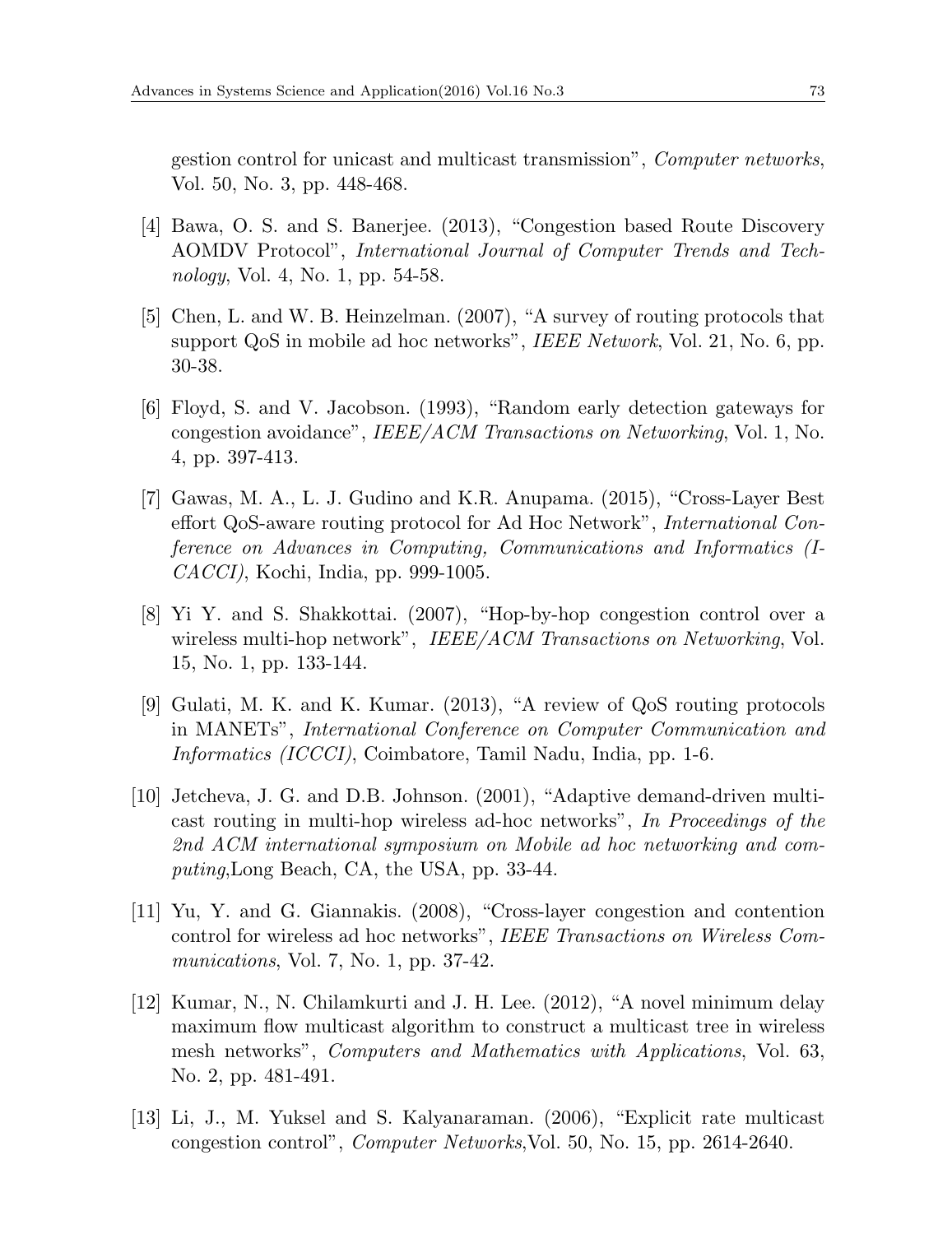- [14] Karunakaran, S. and P, Thangaraj. (2010), "A cluster based congestion control protocol for mobile ad-hoc networks", *International Journal of Information Technology and Knowledge Management*, Vol. 2, No. 2, pp. 471-474.
- [15] Narayan, D. G., R. Nivedita, S. Kiran and M. Uma. (2012), "Congestion adaptive multipath routing protocol for multi-radio Wireless Mesh Networks", *International Conference on Radar, Communication and Computing (I-CRCC)*, Tiruvannamalai, India, pp. 72-76.
- [16] Xie, F., G. Feng and C.K. Siew. (2006)., "The impact of loss recovery on congestion control for reliable multicast", *IEEE/ACM Transactions on Networking (TON)*,Vol. 14, No. 6, pp. 1323-1335.
- [17] Lochert, C., B. Scheuermann and M. Mauve. (2007), "A survey on congestion control for mobile ad hoc networks", *Wireless Communications, and Mobile Computing*,Vol. 7, No. 5, pp. 655-676.
- [18] Lucas, V., J.J Pansiot, D. Grad, and B.Hilt. (2013), "Robust and Fair Multicast Congestion Control (M2C)", *Computer Networks*, Vol.57, No. 3, pp. 699-724.
- [19] Rishiwal, V., S. Verma and S. K. Bajpai. (2009), "QoS based power-aware routing in MANETs", *International Journal of Computer Theory and Engineering*, Vol. 1, No. 1, pp. 47-57.
- [20] Senthilkumaran, T. and V. Sankaranarayanan. (2011), "Early congestion detection and optimal control routing in MANET", *European Journal of Scientific Research*, Vol. 63, No. 1, pp. 15-31.
- [21] Sheeja, S., and R.V. Pujeri. (2013), "Effective congestion avoidance scheme for mobile ad hoc networks", *International Journal of Computer Network and Information Security*, Vol. 5, No. 1, pp. 33-40.
- [22] Sreedhar, G. S and A. Damodaram. (2012), "MALMR: Medium Access Level Multicast Routing for Congestion Avoidance in Multicast Mobile Ad Hoc Routing Protocol", *Global Journal of Computer Science and Technology*, Vol. 12, No. 13, pp. 23-30.
- [23] Tang, K. and M. Gerla. (2003), "Congestion control multicast in wireless ad hoc networks", *Computer Communications*, Vol. 26, No. 3, pp. 278-288.
- [24] Tran, D. and H. Raghavendra. (2006), "Congestion adaptive routing in mobile ad hoc networks", *IEEE Transactions on Parallel and Distributed Systems*, Vol. 17, No. 11, pp. 1294-1305.